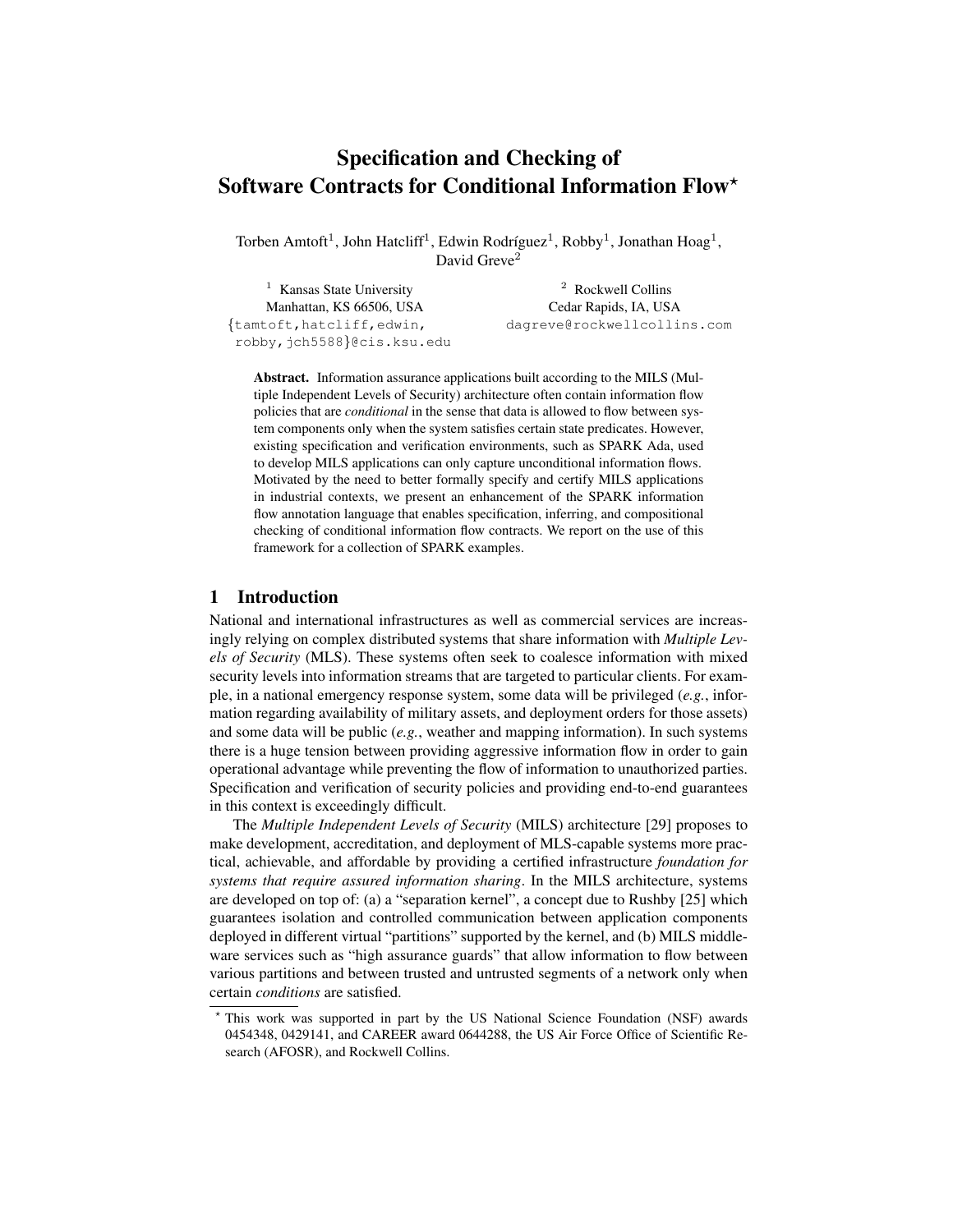Researchers at Rockwell Collins Advanced Technology Center (RC ATC) are industry leaders in certifying MILS components according to standards such as the Common Criteria (EAL 6/7) that mandate the use of formal methods. For example, RC ATC engineers carried out the certification of the hardware-based separation kernel in RC's AAMP7 processor (this was the first such certification of a MILS separation kernel and it formed the initial draft of the Common Criteria Protection Profile for Separation Kernels) as well as the software-based kernel in the Green Hills Integrity 178B RTOS.

Seeking to leverage the groundbreaking work on the AAMP7 separation kernel, Rockwell Collins product groups that include 200+ developers are building several different information assurance products on top of the AAMP7 following the MILS architecture. These products are programmed using the SPARK subset of Ada [8]. One of the primary motivating factors for the use of SPARK is that it includes annotations (formal contracts for procedure interfaces) for specifying and checking information flow [11]. The use of these annotations plays a key role in the certification cases for the products. The SPARK language and associated tool-set is the only commercial product that we know of which can support checking of code-level information flow contracts, and SPARK provides a number of well-designed and effective capabilities for specifying and verifying properties of implementations of safety-critical systems.

However, Rockwell Collins developers are struggling to provide precise arguments for correctness in information assurance certification due to several limitations of the SPARK information flow framework. A key limitation is that SPARK information flow annotations are unconditional (e.g., they capture such statements as "executing procedure  $P$  may cause information to flow from input variable  $X$  to output variable  $Y$ "), but MILS security policies are often conditional (e.g., data from partition  $A$  is only allowed to flow to partition B when state variables  $G_1$  and  $G_2$  satisfy certain conditions). Thus, SPARK cannot capture nor support verification of critical aspects of MILS policies (treating such conditional flows as unconditional flows in SPARK is an over-approximation that leads to many false alarms).

In previous work, Banerjee and the first author have developed Hoare logics that enable compositional reasoning about information flow [3, 2]. Inspired by challenge problems from Rockwell Collins, this logic was extended to support conditional information flow [5]. While the logic as presented in [5] exposed some foundational issues, it only supported intraprocedural analysis, it required developers to specify information flow loop invariants, the verification algorithm was not yet fully implemented (and thus no experience was reported), and the core logic was not mapped to a practical method contract language capable of supporting compositional reasoning in industrial settings.

In this paper, we address these limitations by describing how the logic can provide a foundation for a practical information flow contract language capable of supporting compositional reasoning about conditional information flows. The specific contributions of our work are as follows:

- we propose an extension to SPARK's information flow contract language that supports conditional information flow, and we describe how the logic of [5] can be used to provide a semantics for the resulting framework,
- we extend the verification generation rules of [5] to support procedure calls and compositional checking,
- we present a strategy for automatically inferring conditional information flow invariants for while loops, thus significantly reducing developers' annotation burden,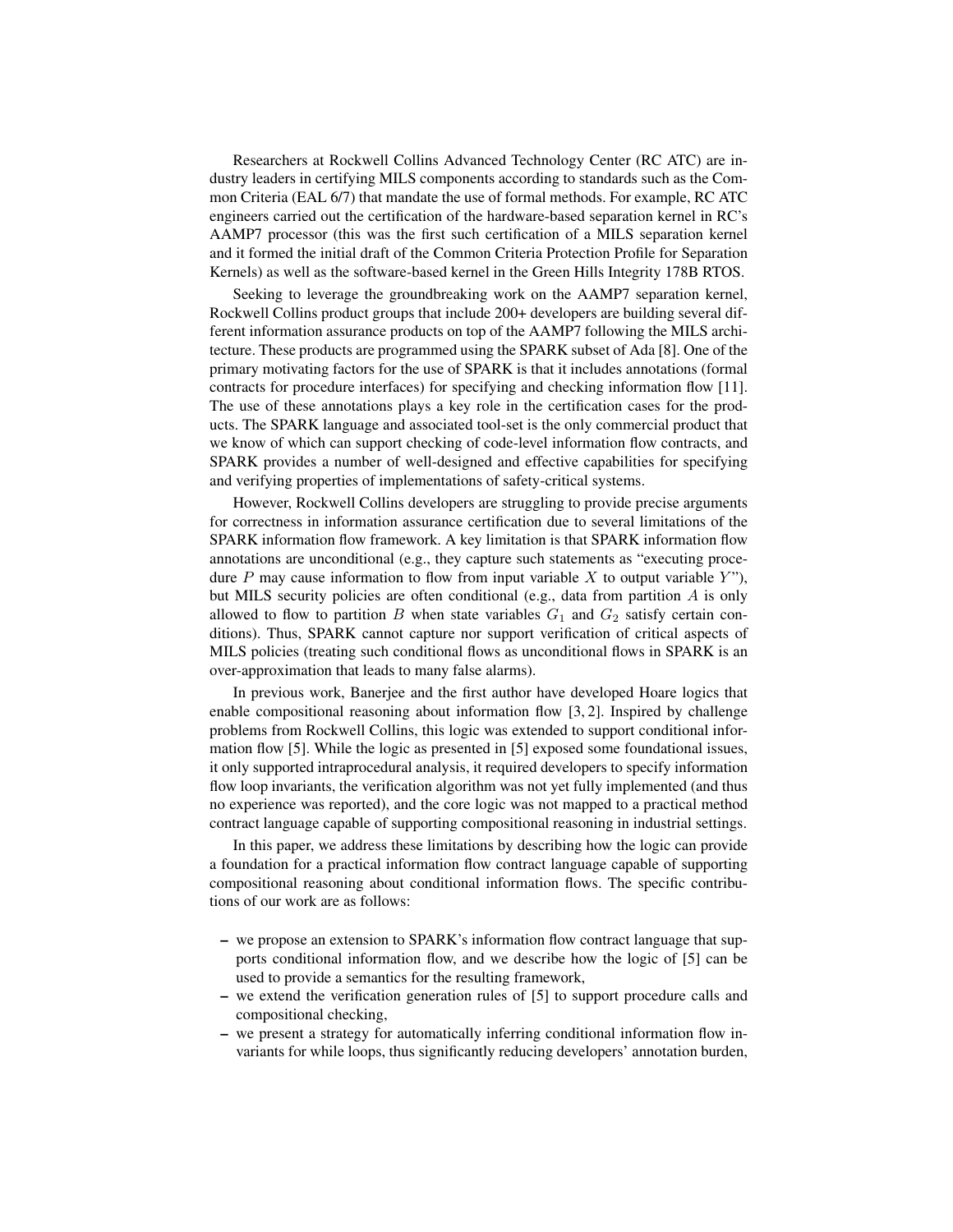

Fig. 1. Simple MILS Guard - mailbox mediates communication between partitions.

- we provide an implementation that can both: (a) check method implementations against information flow contracts, and (b) automatically mine conditional information flow contracts from implementations, and
- we report on experiments applying the implementation to a collection of examples.

Recent efforts for certifying MILS separation kernels [16, 17] used formal models in ACL2 [20] or PVS [23] theorem provers that were developed by hand from source code, and extensive inspections were required by certification authorities to establish the validity of these manual steps. Because our approach is directly integrated with code, it complements these earlier efforts by: (a) removing the "trust gaps" associated with manually building and inspecting behavioral models, and (b) allowing many verification obligations to be discharged earlier in the life cycle by developers while leaving only the most complicated obligations to certification teams. In addition, the logic-based approach presented in this paper provides a foundation for producing independently auditable and machine-checkable *evidence* (in the form of proofs within the logic) of correctness and MILS policy satisfaction as recommended by the National Research Council's Committee on Certifiably Dependable Software Systems [19].

#### 2 Example

Figure 1 illustrates the conceptual information flows in a fragment of an idealized MILS infrastructure component used by Rockwell Collins engineers to demonstrate specification and verification of information flow issues in MILS components running on top of the AAMP7 separation kernel for NSA and industry representatives. This demonstration was the first iteration of what is now a much more sophisticated high assurance network guard product line at Rockwell Collins. The "Mailbox" component in the center of the diagram mediates communication between two client processes – each running on its own partition in the separation kernel. *Client 0* writes data to communicate in the memory segment *Input 0* that is shared between *Client 0* and the mailbox, then it sets the *Input 0 Ready* flag. The mailbox process polls its ready flags; when it finds that, *e.g.*, *Input 0 Ready* is set and *Output 1 Ready* is cleared (indicating that *Client 1* has already consumed data deposited in the *Output 1* slot in a previous communication), then it copies the data from *Input 0* to *Output 1* and clears *Input 0 Ready* and sets *Output 1 Ready*. The communication from *Client 1* to *Client 0* follows a symmetric set of steps.

Figure 2(a) shows the SPARK Ada annotations for the MACHINE STEP procedure (shown in Fig. 1, next to the diagram) of the Mailbox example that implements the actions to be taken in each execution frame. SPARK derives annotations are used to capture the information flow properties of the example. It requires that each parameter and each global variable referenced by the procedure be classified as in (read only),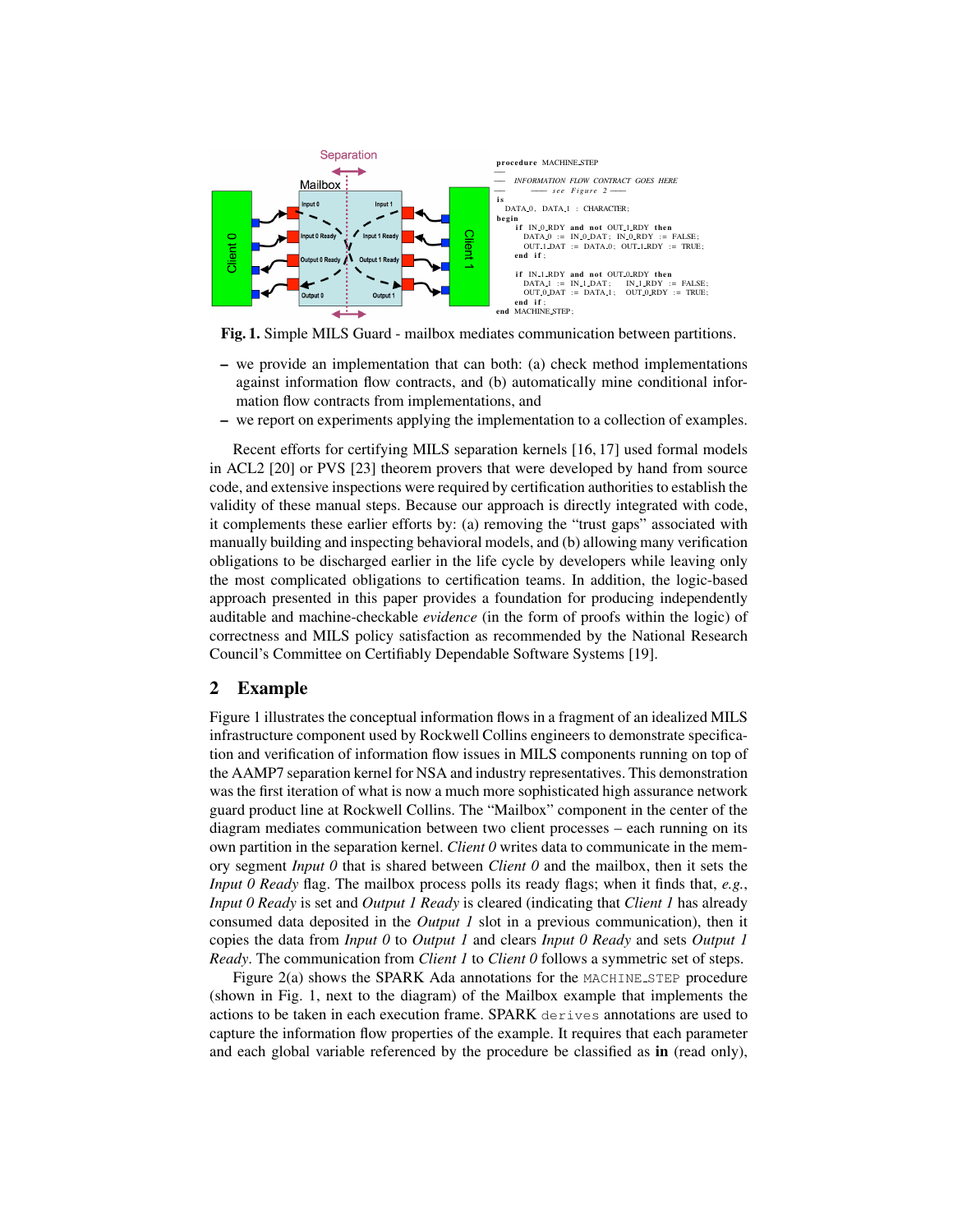|       | - # global in out IN_0_RDY, IN_1_RDY, OUT_0_RDY, OUT_1_RDY,                                                  | $-\#$ |                                                           |
|-------|--------------------------------------------------------------------------------------------------------------|-------|-----------------------------------------------------------|
| $-$ # | $OUT_0$ $DATA_1$ $OUT_1$ $DATA_7$ .                                                                          |       | $-$ # derives                                             |
|       |                                                                                                              |       | $\rightarrow$ # OUT_0_DAT from                            |
|       | $-$ # derives                                                                                                |       | $\rightarrow$ IN_I_DAT when (IN_I_RDY and not OUT_0_RDY), |
|       | -# OUT_0_DAT_from_IN_1_DAT,_OUT_0_DAT,_OUT_0_RDY,_IN_1_RDY_&___# OUT_0_DAT_when_(not_IN_1_RDY_or_OUT_0_RDY), |       |                                                           |
|       | - # OUT_I_DAT_from IN_O_DAT, OUT_I_DAT, IN_O_RDY, OUT_I_RDY & -# OUT_O_RDY, IN_I_RDY &                       |       |                                                           |
|       | -# IN_0_RDY from IN_0_RDY, OUT_1_RDY &                                                                       | $-$ # | OUT_I_DAT from                                            |
|       | -# IN_I_RDY from INP_I_RDY, OUT_0_RDY &                                                                      | $-$ # | IN_0_DAT when (IN_0_RDY and not OUT_1_RDY),               |
|       | -# OUT_0_RDY from OUT_0_RDY, IN_1_RDY &                                                                      | $-$ # | OUT_I_DAT when (not IN_0_RDY or OUT_I_RDY),               |
|       | -# OUT_I_RDY from OUT_I_RDY, IN_0_RDY;                                                                       | $-$ # | OUT_I_RDY, IN_0_RDY                                       |
|       | (a)                                                                                                          | $ \#$ | (b)                                                       |
|       |                                                                                                              |       |                                                           |

Fig. 2. (a) SPARK information flow contract for Mailbox example. (b) Fragment of same example with proposed conditional information flow extensions.

out (written, and initial values [values at the point of procedure call] are unread), or in out (written, and initial values read). For a procedure  $P$ , variables annotated as in or in out are called *input variables* and denoted  $\text{IN}_P$ ; while variables annotated as out or in out are *output variables* and denoted as  $OUT<sub>P</sub>$ . Each output variable  $x<sub>o</sub>$ must have a derives annotation indicating the input variables whose initial values are used to directly or indirectly calculate the final value of  $x<sub>o</sub>$ . One can also think of each derives clause as expressing a dependence relation or program slice between an output variable and the input variables that it transitively depends on (via both data and control dependence). For example, the second derives clause specifies that on each MACHINE STEP execution the output value of OUT 1 DAT is possibly determined by the input values of several variables: from IN\_0\_DAT when the Mailbox forwards data supplied by *Client 0*, from OUT 1 DAT when the conditions on the ready flags are not satisfied (OUT 1 DAT's output value then is its input value), and from OUT 1 RDY and IN 0 RDY because these variables *control* whether or not data flows from *Client 0* on a particular machine step (*i.e.*, they *guard* the flow).

While upper levels of the MILS architecture require reasoning about lattices of security levels (*e.g.*, *unclassified*, *secret*, *top secret*), the policies of infrastructure components such as separation kernels and guard applications usually focus on data separation policies (reasoning about flows between components of program state), and we restrict ourselves to such reasoning in this paper.

No other commercial language framework provides automatically checkable information flow specifications, so the use of the information flow checking framework in SPARK is a significant step forward. As illustrated above, SPARK derives clauses can be used to specify flows of information from input variables to output variables, but they do not have enough expressive power to state that information only flows under specific conditions. For example, in the Mailbox code, information from IN<sub>-0</sub> DAT only flows to  $OUT_1$  DAT when the flag IN 0 RDY is set and  $OUT_1$  READY is cleared, otherwise OUT\_1\_DAT remains unchanged. In other words, the flags IN\_0\_RDY and OUT\_1\_RDY *guard* the flow of information through the mailbox. Unfortunately, the SPARK derives cannot distinguish the flag variables as guards nor phrase the conditions under which the guards allow information to pass or be blocked. This means that guarding logic, which is central to many MLS applications including those developed at Rockwell Collins, *is completely absent from the checkable specifications* in SPARK.

In general, the lack of ability to express *conditional* information flow not only inhibits automatic verification of guarding logic specifications, but also results in imprecision which cascades and builds throughout the specifications in the application.

# 3 Foundations of SPARK Conditional Information Flow

The SPARK subset of Ada is designed for programming and verifying safety critical applications such as avionics applications certified to DO-178B Level A. It deliberately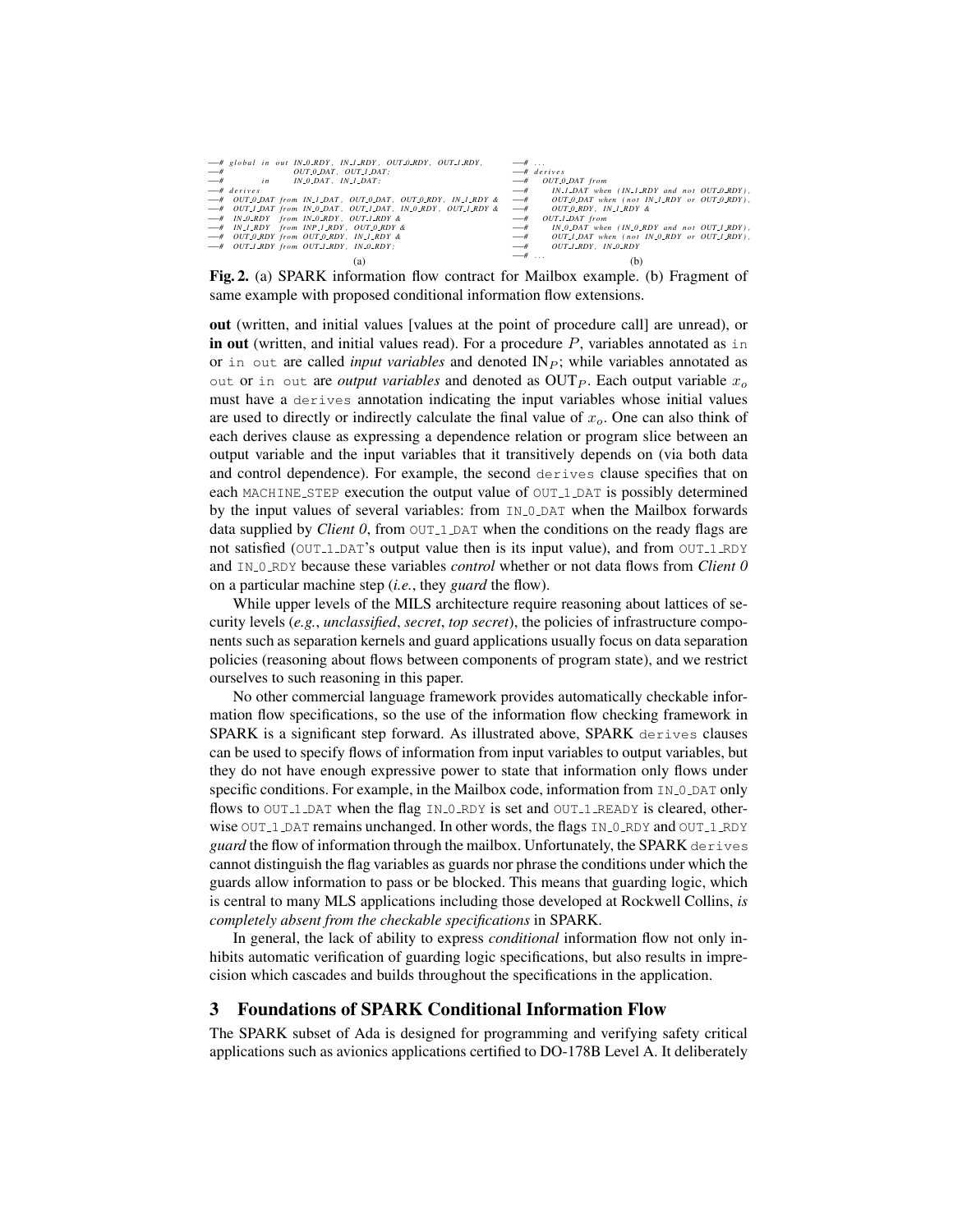omits constructs that are difficult to reason about such as dynamically created data, pointers, and exceptions. Below, we present the syntax of a simple imperative language with assertions that one can consider to be an idealized version of SPARK.

*Assertions*  $\phi$  ::=  $B \mid \phi \land \phi$  $|\phi \vee \phi| \neg \phi$ *Expressions*  $A ::= x \mid c \mid A$  op  $A$  $B ::= A$  bop  $A$ *Commands*  $S ::=$ skip |  $x = A | S; S |$  assert $(\phi)$ | if  $B$  then  $S$  else  $S$  | while  $B$  do  $S$  | call  $p$ 

Features of SPARK that we do not consider here include the package and inheritance structure, records, and arrays. From these, only arrays present conceptual challenges. Our current implementation treat arrays as atomic entities just as SPARK does. The extended version of this paper [6] describes how our logical approach can reason about individual elements of arrays (giving more precision than SPARK), but that extension is not yet included in our implementation. We consider both arithmetic  $(A)$  and boolean  $(B)$  expressions where we use  $x, y, \ldots$  to range over variables, c to range over integer constants, p to range over named (parameterless) procedures, op to range over arithmetic operators in  $\{+, \times, \text{mod}, \ldots\}$ , and bop to range over comparison operators in  $\{=,\langle,\ldots\rangle\}$ . Using parameterless procedures simplifies our exposition; our implementation supports procedures with parameters (there are no conceptual challenges in this extended functionality). For an expression E (arithmetic or boolean), we write  $f\nu(E)$ for the variables occurring free in E, and  $E[A/x]$  for the result of substituting in E all occurrences of x by A. For assertions  $\phi$ , where as usual we define  $\phi_1 \rightarrow \phi_2$  as  $\neg \phi_1 \lor \phi_2$ , we also define *true* as  $0 = 0$ , and *false* as  $0 = 1$ .

The semantics of an arithmetic expression  $\llbracket A \rrbracket$  is a function from stores into values, where a value ( $v \in Val$ ) is an integer n and where a *store*  $s \in Store$  maps variables to values; we write  $dom(s)$  for the domain of s and write  $[s|x \mapsto v]$  for the store that is like s except that it maps x into v. Similarly,  $[\![B]\!]_s$  denotes a boolean. A command transforms the store into another store; hence its semantics is given in relational style, in the form  $s[[S]]s'$ . For some S and s, there may not exist any s' such that  $s[[S]]s'$ ; this can happen if a while loop does not terminate, or an assert fails. The details of the semantics are standard and thus omitted; implicitly we assume a global procedure environment  $P$  that for each  $p$  returns a relation between input and output stores.

The satisfaction relation for assertions reads  $s = \phi$  and denotes that  $\phi$  holds in s following the standard semantics. We define  $\phi$  and  $\phi'$  to be 1-equivalent, written  $\phi \equiv_1 \phi'$ , if for all s it holds that  $s \models \phi$  iff  $s \models \phi'$ . Similarly, " $\phi$  1-implies  $\phi''$ ", written  $\phi \triangleright_1 \phi'$ , when  $\phi$  logically implies  $\phi'$ .

Reasoning about information flow in terms of non-interference: MILS seeks to prevent security breaches that can occur via unauthorized/unintended information flow from one partition to another; thus previous certification efforts for MILS components have among the core requirements included the classical property of *non-interference* [15] which (in this setting) states: for every pair of runs of a program, if the runs agree on the initial values of one partition's data (but may disagree on the data of other partitions) then the runs also agree on the final values of that partition's data.

Capturing non-interference and secure information flow in a compositional logic: The logic developed in [3] was designed to verify specifications of the following form: given two runs of P that initially agree on variables  $x_1 \ldots x_n$ , the runs agree on vari*ables*  $y_1 \nldots y_m$  *at the end of the runs*. This includes non-interference as a special case, as can be seen by letting  $x_1 \ldots x_n$ , and  $y_1 \ldots y_m$ , be the variables of one partition. We may express such a specification, which makes the "end-to-end" aspect of verifying confidentiality explicit, in Hoare-logic style as  $\{x_1 \ltimes, \ldots, x_n \ltimes\}$   $P \{y_1 \ltimes, \ldots, y_m \ltimes\}$ , where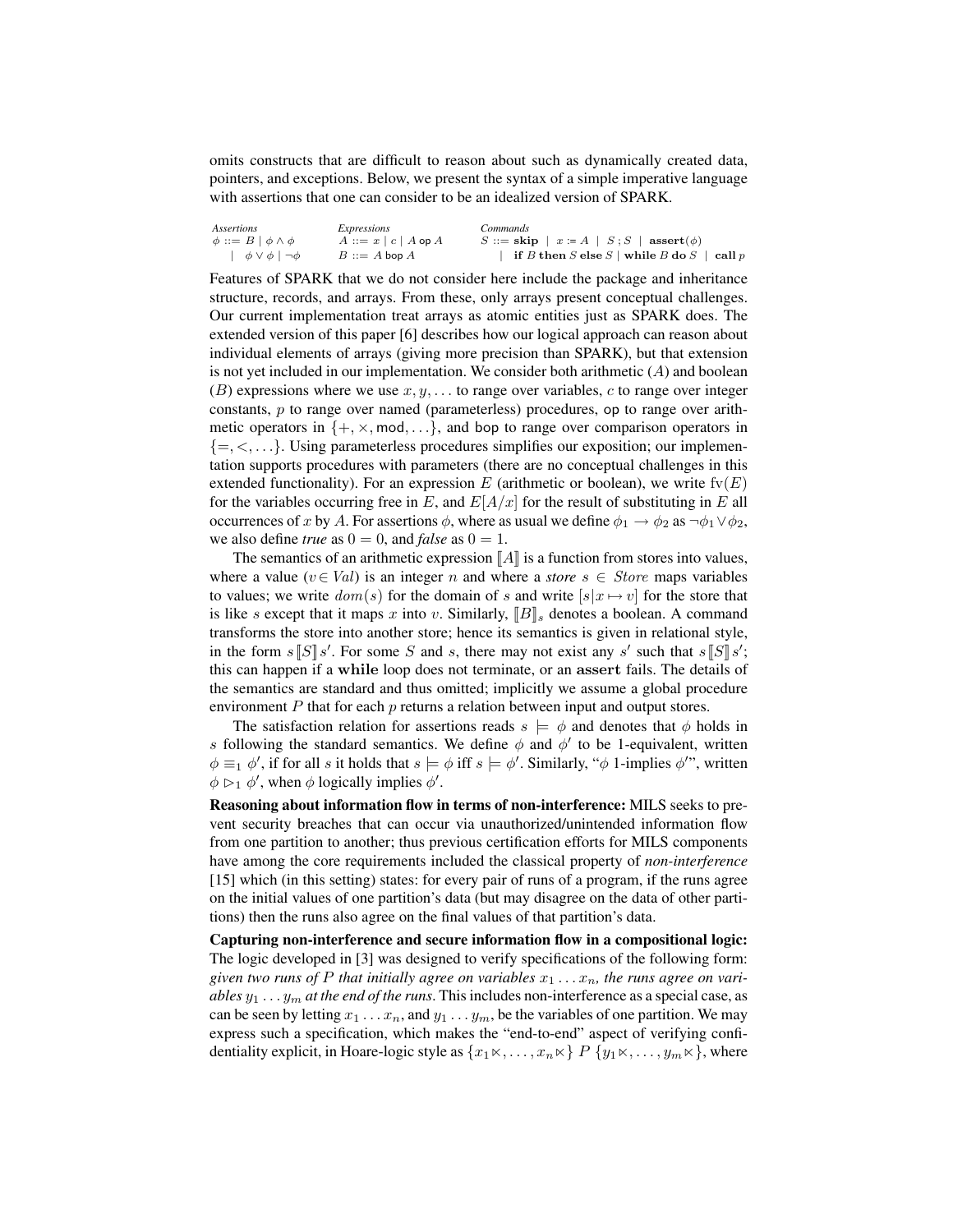| $\{INP_1\_RDY \wedge \neg OUT_0\_RDY \Rightarrow INP_1\_DATA,$                    | Summary information for p:                                                                 |
|-----------------------------------------------------------------------------------|--------------------------------------------------------------------------------------------|
| $\neg INP_1$ RDY V OUT_0_RDY $\Rightarrow$ OUT_0_DATK,<br>INP_1_RDYK, OUT_0_RDYK} | $OUT_n = \{x\}$                                                                            |
| 1. if INP_1_RDY and not OUT_0_RDY then                                            | derives x from y, z when $y > 0$ , w when $y \leq 0$                                       |
| ${INP1.DATK}$                                                                     | Procedure call                                                                             |
| 2. DATA $1 := \text{INP-1}$ .DAT; $\text{INP-1}$ .RDY := $\text{false}$ ;         |                                                                                            |
| $\{DATA_1\ltimes\}$                                                               | $\{z > 7 \Rightarrow v \ltimes, z > 5 \Rightarrow u \ltimes, z > 5 \Rightarrow y \ltimes,$ |
| 3. OUT_0_DAT := DATA_1; OUT_0_RDY := $true$ ;                                     | $z > 5 \land y > 0 \Rightarrow z \times, z > 5 \land y \leq 0 \Rightarrow w \times$        |
| $\{OUT_0_DATK\}$                                                                  | call $p$                                                                                   |
| 4. f <sub>i</sub>                                                                 | $\{x > 5 \land z > 7 \Rightarrow v \Join,$                                                 |
| $\{OUT_0_DATK\}$                                                                  | $x > 7 \land z > 5 \Rightarrow (x+u) \times$                                               |
| (a)                                                                               | (b)                                                                                        |

Fig. 3. (a) A derivation for the mailbox example, illustrating the handling of conditionals. (b) An example illustrating the handling of procedure calls.

the *agreement assertion*  $x \times$  is satisfied by a *pair* of states,  $s_1$  and  $s_2$ , if  $s_1(x) = s_2(x)$ . With  $P$  the example program from Sect. 2, we would have, e.g.,

 $\{$  INP 1 DATK, OUT 0 DATK, INP 1 RDYK, OUT 0 RDYK  $P$   $\{$  OUT 0 DAT $\}$ .

To capture conditional information flow, recent work [5] by Banerjee and the first author introduced *conditional* agreement assertions, also called *2-assertions*. They are of the form  $\phi \Rightarrow E \ltimes \phi$  which is satisfied, intuitively, by a pair of stores if either at least one of them does not satisfy  $\phi$ , or they agree on the value of E. We use  $\theta \in \mathbf{2}$ Assert to range over 2-assertions, and define s &  $s_1 \models \theta$  by:

 $s \& s_1 \models \phi \Rightarrow E \times \text{ iff whenever } s \models \phi \text{ and } s_1 \models \phi \text{ then } [E]_s = [E]_{s_1}.$ 

For  $\theta = (\phi \Rightarrow E \times)$ , we call  $\phi$  the antecedent of  $\theta$  and write  $\phi = ant(\theta)$ , and we call E the consequent of  $\theta$  and write  $E = con(\theta)$ . We often write  $E \ltimes$  for *true*  $\Rightarrow E \ltimes$ . We use  $\Theta \in \mathcal{P}(2\text{Asset})$  to range over sets of 2-assertions (where we often write  $\theta$  for the singleton set  $\{\theta\}$ ), with conjunction implicit. Thus,  $s\&s_1 \models \Theta$  iff  $\forall \theta \in \Theta \bullet s\&s_1 \models \theta$ .

Fig. 3(a) illustrates a simple derivation using conditional information flow assertions that answers the question: what is the source of information flowing into variable OUT 0 DAT? The natural way to read the derivation is from the bottom up (this is the way our algorithm actually generates the derivation). Thus, for  $OUT_0_DAT \times$  to hold after execution of P, we must have  $\text{DATA-1} \ltimes \text{before line 3}$  (since data flows from DATA 1 to OUT 0 DAT), INP 1 DATK before line 2 (since data flows from INP 1 DAT to DATA<sub>1</sub>), and finally INP<sub>11</sub>RDY<sub>N</sub> and OUT<sub>10</sub>RDY<sub>N</sub> (since they *control* which branch of the condition is taken), along with conditional assertions. The pre-condition shows that the value of OUT<sub>-0</sub>-DAT depends *unconditionally* on INP-1-RDY and OUT-0-RDY, and *conditionally* on INP<sub>-1</sub>-DAT and OUT<sub>-0</sub>-DAT, just as we would expect.

**Relations between agreement assertions:** We define  $\Theta \geq 2$   $\Theta'$ , pronounced " $\Theta$  2implies  $\Theta''$ , to hold iff for all  $s, s_1$ : whenever  $s\&s_1 \models \Theta$  then also  $s\&s_1 \models \Theta'$ .  $\Theta$ and  $\Theta'$  are 2-equivalent, written  $\Theta \equiv_2 \Theta'$ , iff  $\Theta \rhd_2 \Theta'$  and  $\Theta' \rhd_2 \Theta$ . In development terms, when  $\Theta \rhd_2 \Theta'$  holds we can think of  $\Theta$  as a *refinement* of of  $\Theta'$ , and  $\Theta'$  an *abstraction* of  $\Theta$ . For example,  $\{x \ltimes, y \ltimes\}$  refines  $x \ltimes$  by adding an (unconditional) agreement assertion, and  $z < 10 \Rightarrow x \ltimes z$  refines  $z < 7 \Rightarrow x \ltimes z$  by weakening the antecedent of a 2-assertion. We define a function decomp that converts arbitrary 2-assertions into assertions with only variables as consequents:  $decomp(\Theta)$  =  $\{\phi \Rightarrow x \ltimes \mid \phi \Rightarrow E \ltimes \in \Theta, x \in \text{fv}(E)\}.$ 

### **Fact 1** *For all*  $\Theta$ *, decomp*( $\Theta$ ) *is a refinement of*  $\Theta$ *.*

The converse does not hold; for example we do not have  $\{(x+y)\times\} \geq_2 \{x\ltimes, y\ltimes\}$ since we might have  $s\&s_1 \models (x+y)$  but not  $s\&s_1 \models x$  or  $s\&s_1 \models y$ , as when  $s(x) = s_1(y) = 3, s(y) = s_1(x) = 7.$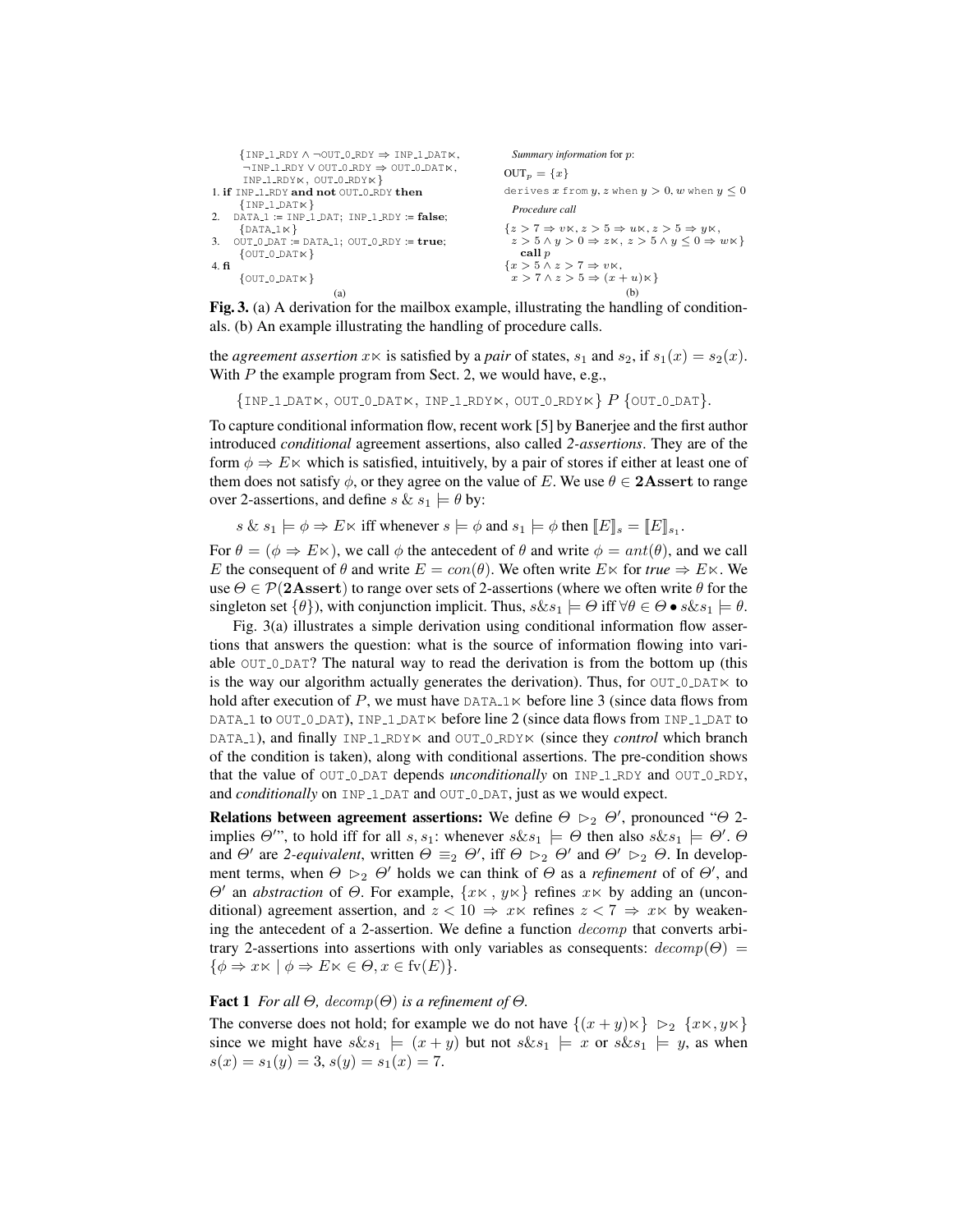# 4 Conditional Information Flow Contracts

#### 4.1 Foundations of flow contracts

The syntax of a SPARK derives annotation for a procedure  $P$  (as illustrated in Figure 2(a)) can be represented formally as a relation  $\mathcal{D}_P$  between OUT<sub>P</sub> and  $\mathcal{P}(\text{IN}_P)$ . A particular clause derives $(x, \bar{y}) \in \mathcal{D}_P$  declares that the final value of output variable x depends on the input values of variables  $\bar{y} = y_1, \ldots, y_k$ . The correctness of such a clause as a contract for  $P$  can be expressed in terms of the logic of the preceding section, as requiring the triple  $\{\bar{y}\times\}$  S  $\{x\ltimes\}$  where S is the body of procedure P and where  $\bar{y} \ltimes$  is a shorthand for  $\{y_1 \ltimes, \ldots, y_k \ltimes\}$ .

Because  $\mathcal{D}_P$  contains multiple clauses (one for each output variable of P), it captures multiple "channels" of information flow through  $P$ . Therefore, we cannot simply describe the semantics of a multi-clause derives contract {derives(x,  $\bar{y}$ ), derives(z,  $\bar{w}$ )} as  $\{(\bar{y}\bar{w})\ltimes\} S \{x\ltimes,z\ltimes\}$  because this would confuse the dependencies associated with  $x$  and  $z$ , *i.e.*, it would allow  $z$  to depend on  $\bar{y}$ . Accordingly, the full semantics of SPARK derives contracts is supported by what we term a *multi-channel version* of the logic which is extended to include *indexed agreement assertions*  $x \times c$  indexed by a channel identifier  $c$  – which one can usually associate with a particular output variable to specify the flows/channel associated with a specific derives clause. In the multi-channel logic, the confused triple above can now be correctly stated as  $\{\bar{y}\ltimes_x, \bar{w}\ltimes_z\}$   $S \{\lt x\ltimes_z, \lt x\ltimes_z\}.$ The algorithm to be given in Sect. 5 extends to the multi-channel version of the logic in a straightforward manner; hence the implementation described subsequently supports the multi-channel version of the logic. For notational simplicity, we continue the discussion of the semantics of contracts using the single-channel version of the logic.

We now give a more convenient notation for triples of the form  $\{\Theta\}P\{\Theta'\}.$  This will provide a formal interpretation for method contracts that capture conditions of flows from beginning to end of a method P. A flow judgement  $\kappa$  is of the form  $\Theta \rightarrow \Theta'$ , with  $\Theta$  the precondition and with  $\Theta'$  the postcondition. We say that  $\Theta \rightarrow \Theta'$  is valid for command S, written  $S \models \Theta \leadsto \Theta'$ , if whenever  $s_1 \& s_2 \models \Theta$  and  $s_1 \llbracket S \rrbracket s'_1$  and  $s_2 \llbracket S \rrbracket s'_2$ then also  $s_1' \& s_2' \models \Theta'$  (if the 2-assertions in the precondition hold for input states  $s_1$ and  $s_2$ , the postcondition must also hold for associated output states  $s'_1$  and  $s'_2$ ).

#### 4.2 Language design for conditional SPARK contracts

The logic of the preceding section is potentially much more powerful than what we actually want to expose to developers – instead, we view it as a "core calculus" in which information flow reasoning is expressed. Our design goals that determine how much of the power of the logic we wish to expose to developers in enhanced SPARK conditional information flow contracts are: (1) the effort required to write the contracts should be as simple as possible, (2) the contracts should be able to capture common idioms of MILS information guarding, (3) the contract checking framework should be compositional to support MILS goals, and (4) there should be a natural progression (e.g., via formal refinements) from unconditional derives statements to conditional statements.

Simplifying assertions: The agreement assertions from the logic of Sect. 3 have the form  $\phi \Rightarrow E \times$ . Here E is an arbitrary expression (not necessarily a variable), whereas SPARK derives statements are phrased in terms of IN/OUTvariables only. We believe that including arbitrary expressions in SPARK conditional derives statements would add significant complexity for developers, and our experimental studies have shown that little increase in precision would be gained by such an approach. Instead, we retain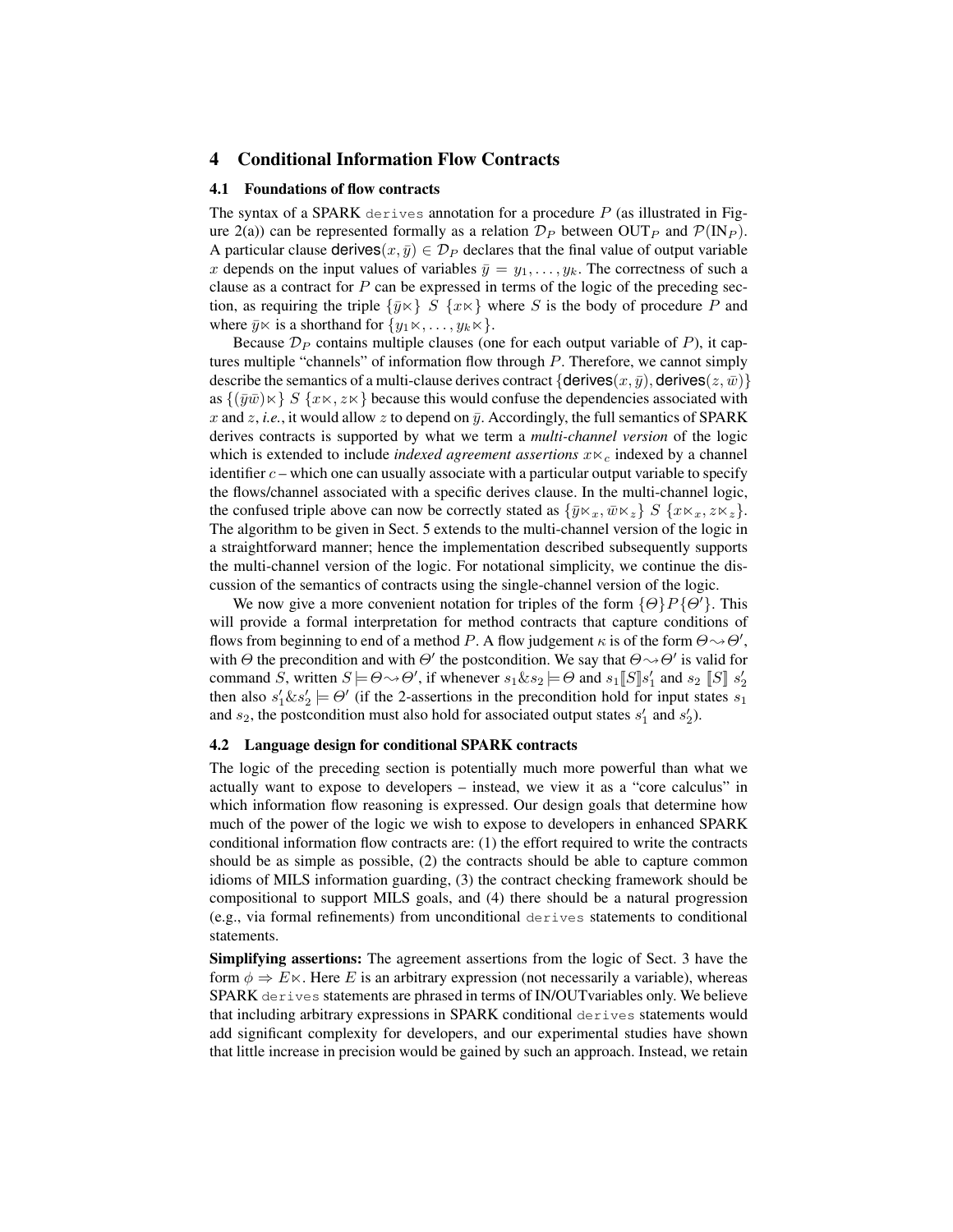the use of expression-based assertions  $\phi \Rightarrow E \ltimes \text{only during intermediate (automated)}$ steps of the analysis, and appealing to Fact 1, we have a canonical way of strengthening  $\phi \Rightarrow E \ltimes \text{ to } \phi \Rightarrow x_1 \ltimes, \ldots, \phi \Rightarrow x_k \ltimes \text{ where } x_1, \ldots, x_k \in \text{fv}(E) \text{ for contracts at pro-}$ cedure boundaries. A second simplification relates to the fact that the core logic allows both pre- and post-conditions to be conditional (e.g.,  $\{\phi_1 \Rightarrow E_1 \ltimes \}$   $P \{\phi_2 \Rightarrow E_2 \ltimes \}$ ) where  $\phi_1$  and  $\phi_2$  represent different conditions). Based on discussions with developers at Rockwell Collins and initial experiments, we believe that this would expose too much power/complexity to developers leading to unwieldy contracts and confusion about the underlying semantics. Accordingly, we are currently pursuing an approach in which only preconditions can be conditional. Combining these two simplifications, SPARK derives clauses are extended to allow conditions on input variables as follows:

# derives x from  $y_1$  when  $\phi_1, \ldots, y_k$  when  $\phi_k$

Here  $\phi_1 \dots \phi_k$  are boolean expressions on the pre-state of the associated procedure P. Thus, the above specification can be read as "The value of variable  $x$  at the conclusion of executing P (for *any* final state  $s'$ ) is derived from  $y_j$  when  $\phi_j$  holds in the pre-state s from which s' is computed (if also  $\phi_i$  holds in s, then x depends also on  $y_i$ )." Additional syntactic sugar can be introduced to simplify the contract notation, *e.g.*, when input variables are conditioned (guarded) using the same expression. Figure 2(b) shows how this can be used to specify conditional flows for procedure MACHINE STEP in Fig. 1.

Design methodology separating guard logic from flow logic: The lack of conditional assertions in post-conditions has the potential to introduce imprecision. Yet, we believe the above approach to conditional expressions can be effective for the following reason: we have observed that information assurance application design tends to factor out the *guarding logic* (i.e., the pieces of state and associated state changes that determine *when* information can flow) from the code which propagates information. This follows a common pattern in embedded systems in which the control logic is often factored out from data computation logic.

This informal design strategy can be firmed up and presented as an effective design methodology: some procedures act to modify the conditions under which information flows (the guard logic) while other procedures actually realize the flows for a particular value of the guard state. This could be enhanced by an explicit declaration of the *guard state*, i.e., declaration of the program variables that can be observed by guards. Guard state variables would be modified in guard logic procedures, but not be modified in any procedure that declares conditions based on those guards. SPARK's existing IN/OUTvariable annotations can capture this requirement (no variable appearing in a condition can be in OUT).

Contract abstraction and refinement: For a practical design and development methodology, it is important to consider notions of contract abstraction (generalization) and refinement – ideally, conditional contracts should be a refinement of unconditional contracts. For example, we believe it will be easier to introduce conditional contracts into workflows if developers can: (1) make a rough cut at specifying information flows without conditions, and (2) systematically refine to produce conditional contracts. In addition, in situations where developers have trouble capturing flow policies, they can state flows without conditions and expert verification engineers can later refine those into conditional contracts. Conversely, it is important for managers to understand that they are not locked into our emerging technology; if they decide not to pursue a verification approach based on conditional SPARK contracts, they can safely abstract all conditional contracts back to unconditional contracts.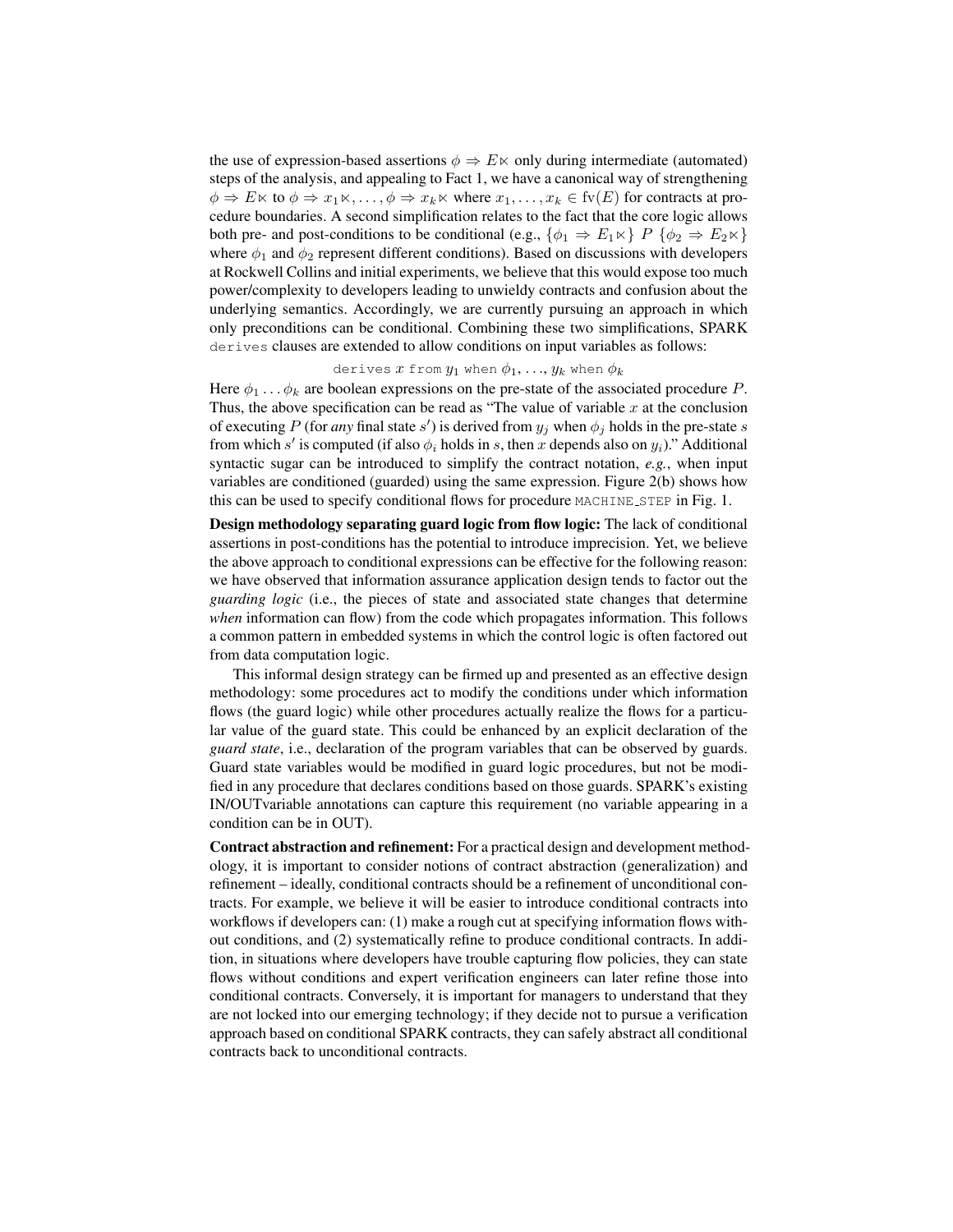$\{\Theta\}$   $(R) \leftarrow$  skip  $\{\Theta'\}$  iff  $R = \{(\theta, u, \theta) | \theta \in \Theta'\}$  and  $\Theta = \Theta'$ 

 $\{\Theta\}$   $(R) \leftarrow \text{assert}(\phi_0)$   $\{\Theta'\}$  iff  $R = \{((\phi \land \phi_0) \Rightarrow E \ltimes, u, \phi \Rightarrow E \ltimes) \mid \phi \Rightarrow E \ltimes \in \Theta'\}$  and  $\Theta = dom(R)$ 

 ${\Theta} \{ \Theta \} (R) \Longleftarrow x := A {\Theta}' \}$  iff  $R = {\phi[A/x] \Rightarrow E[A/x] \times , \gamma, \phi \Rightarrow E \times {\Theta}' \}$ ,

where  $\gamma = m$  iff  $x \in \text{fv}(E)$  and  $\Theta = dom(R)$ 

{ $\Theta$ }  $(R) \leftarrow S_1$ ;  $S_2$  { $\Theta'$ } iff { $\Theta''$ }  $(R_2) \leftarrow S_2$  { $\Theta'$ } and { $\Theta$ }  $(R_1) \leftarrow S_1$  { $\Theta''$ }<br>and  $R = \{(\theta, \gamma, \theta') \mid \exists \theta'', \gamma_1, \gamma_2 \bullet (\theta, \gamma_1, \theta'') \in R_1$ ,  $(\theta'', \gamma_2, \theta') \in R_2\}$ , where  $\gamma = m$  iff  $\gamma_1 = m$  or  $\gamma_2 = m$  $\{\Theta\}$  (R)  $\Leftarrow$  if B then  $S_1$  else  $S_2$   $\{\Theta'\}$ iff  $\{\Theta_1\}$   $(R_1) \Longleftarrow S_1$   $\{\Theta'\}$  ,  $\{\Theta_2\}$   $(R_2) \Longleftarrow S_2$   $\{\Theta'\}$  ,  $R = R'_1 \cup R'_2 \cup R'_0 \cup R_0$ , and  $\Theta = dom(R)$ , where  $\overrightarrow{R}'_1 = \{((\phi_1 \wedge B) \Rightarrow E_1 \wedge, m, \theta') \mid \theta' \in \Theta'_m, (\phi_1 \Rightarrow E_1 \wedge, \theta') \in R_1\}$ <br>and  $R'_2 = \{((\phi_2 \wedge \neg B) \Rightarrow E_2 \wedge, m, \theta') \mid \theta' \in \Theta'_m, (\phi_2 \Rightarrow E_2 \wedge, \theta') \in R_2\}$ <br>and  $R'_0 = \{(((\phi_1 \wedge B) \vee (\phi_2 \wedge \neg B)) \Rightarrow B \wedge, m, \theta')$  $\theta' \in \Theta'_m$ ,  $(\phi_1 \Rightarrow E_1 \ltimes, \ldots, \theta') \in R_1$ ,  $(\phi_2 \Rightarrow E_2 \ltimes, \ldots, \theta') \in R_2$ }<br>and  $R_0 = \{((\phi_1 \wedge B) \vee (\phi_2 \wedge \neg B)) \Rightarrow E \ltimes, u, \theta')$  $| \theta' \in \Theta'_u, (\phi_1 \Rightarrow E \times, u, \theta') \in R_1, (\phi_2 \Rightarrow E \times, u, \theta') \in R_2$ <br>and  $\Theta'_m = \{ \theta' \in \Theta' \mid \exists (\_, m, \theta') \in R_1 \cup R_2 \}$  and  $\Theta'_u = \Theta' \setminus \Theta'_m$  $\{\Theta\}$   $(R) \leftarrow \text{call } p \{\Theta'\}$ iff  $R = R_u \cup R_0 \cup R_m$  and  $\Theta = dom(R)$ , where  $R_u = \{ (rm_{OUT}^+ (\phi) \Rightarrow E \ltimes, u, \phi \Rightarrow E \ltimes ) \mid (\phi \Rightarrow E \ltimes) \in \Theta' \wedge \text{fv}(E) \cap \text{OUT}_P = \emptyset \}$ and  $R_0 = \left\{ \left( rm_{\text{OUT}_P}^+(\phi) \Rightarrow x \ltimes, m, \phi \Rightarrow E \ltimes \right) \right\}$  $| (\phi \Rightarrow E \ltimes) \in \Theta' \wedge \text{fv}(E) \cap \text{OUT}_P \neq \emptyset \wedge x \in \text{fv}(E) \wedge x \notin \text{OUT}_P \}$ and  $R_m = \{(rm_{UTP}^+(q) \wedge \phi_x^y \Rightarrow y \ltimes, m, \phi \Rightarrow E \ltimes )$  $| (\phi \Rightarrow \vec{E} \ltimes) \in \Theta' \land x \in \text{fv}(E) \cap \text{OUT}_P \land \phi_x^y \Rightarrow y \ltimes \text{ among preconditions for } x \ltimes \text{ in } p\text{'s summary } \}$  $\{\Theta\}$   $(R) \Longleftarrow$  while B do  $S_0$   $\{\Theta'\}$ iff  $R = R_u \cup R_m$  and  $\Theta = dom(R)$ , where for each x (in X) we inductively in i define  $\phi_x^i$ ,  $\Theta^i$ ,  $R^i$ ,  $\psi_x^i$  by  $\phi_x^0 = \bigvee {\phi \mid \exists E : (\phi \Rightarrow E \ltimes) \in \Theta' \land x \in \text{fv}(E)}, \Theta^i = {\bar{\phi}_x^i \Rightarrow x \ltimes \mid x \in X}, {\lbrace . \rbrace}(R^i) \Longleftarrow S_0 \{\Theta^i\}$  $\psi_x^{\overline{i}} = \bigvee \{ \phi \mid \exists (\phi \Rightarrow E \ltimes, \_, \_) \in R^i \text{ with } x \in \text{fv}(E)$ or  $x \in \text{fv}(B)$  and  $\exists (\theta, m, \theta') \in R^i$  with  $\phi = ant(\theta)$  or  $\phi = ant(\theta')$ }  $\phi_x^{i+1} = \text{if } \psi_x^i \triangleright_1 \phi_x^i \text{ then } \phi_x^i \text{ else } \phi_x^i \triangleright \psi_x^i$ <br>and j is the least i such that  $\Theta^i = \Theta^{i+1}$  $\text{and } R_u = \{(\phi \Rightarrow E \ltimes, u, \theta') \mid \theta' \in \Theta_u', E = con(\theta'), (\text{fv}(E) = \emptyset, \phi = \text{true}) \vee (\text{fv}(E) \neq \emptyset, \phi = \bigvee_{x \in \text{fv}(E)} (\phi_x^j))\}$ and  $R_m = \{(\theta, m, \theta') \mid \theta' \in \Theta'_m \land \theta \in \Theta^j \cup \{true \Rightarrow 0 \times \}\}\$ 

and  $\Theta_m = \{ \theta' \in \Theta' \mid \exists x \in \text{fv}(con(\theta')) : \exists (\_, m, \_, \Rightarrow x \times) \in R^j \}$  and  $\Theta_u = \Theta' \setminus \Theta'_m$ 

# Fig. 4. The Precondition Generator

We now establish the desired notion of contract refinement (in terms of the general underlying calculus instead of its limited exposure in SPARK), by defining a relation between flow judgements:  $\kappa_1 \triangleright_{\kappa} \kappa_2$ , pronounced " $\kappa_1$  refines  $\kappa_2$ ", to hold iff for all commands S, whenever  $S \models \kappa_1$  then also  $S \models \kappa_2$ .

To gain the proper intuition about contract refinement, it is important to note that the refinement relation is contra-variant in the pre-condition and co-variant in the postcondition: given  $\kappa_1 \equiv \Theta_1 \sim \Theta'_1$  and  $\kappa_2 \equiv \Theta_2 \sim \Theta'_2$ , if  $\Theta_2 \rhd_2 \Theta_1$  and  $\Theta'_1 \rhd_2 \Theta'_2$  then  $\kappa_1 \rhd_{\kappa} \kappa_2$ . For example,  $x \rhd \neg \gamma \rhd \gamma \rhd \rhd_{\kappa} x \rhd \neg \gamma \rhd \gamma \rhd \gamma$  holds because  $x \rhd \gamma \rhd \gamma$  $x \times$  (Section 3). Intuitively, this captures the fact that a contract can always be *abstracted* to a weaker one by stating that the output variables may depend on additional input variables. This illustrates that our contracts capture "may" dependence modalities: output y may depend on both inputs x and y, but a refinement  $x \times \sim y \times$  shows that output y need not depend on input y (the contract before refinement is an *over-approximation* of dependence information. Also, we have  $(z \leq 7 \Rightarrow x \ltimes \rightarrow y \ltimes) \triangleright_{\kappa} (x \ltimes \rightarrow y \ltimes)$  which realizes our design goals of achieving: (a) a formal refinement by adding conditions to a contract, and (b) a formal (safe) abstraction by removing conditions.

# 5 A Precondition Generation Algorithm

We define in Fig. 4 an algorithm Pre for inferring preconditions from postconditions. We write  $\{\Theta\}$   $(R) \Longleftarrow S$   $\{\Theta'\}$  when, given command S and postcondition  $\Theta'$ , Pre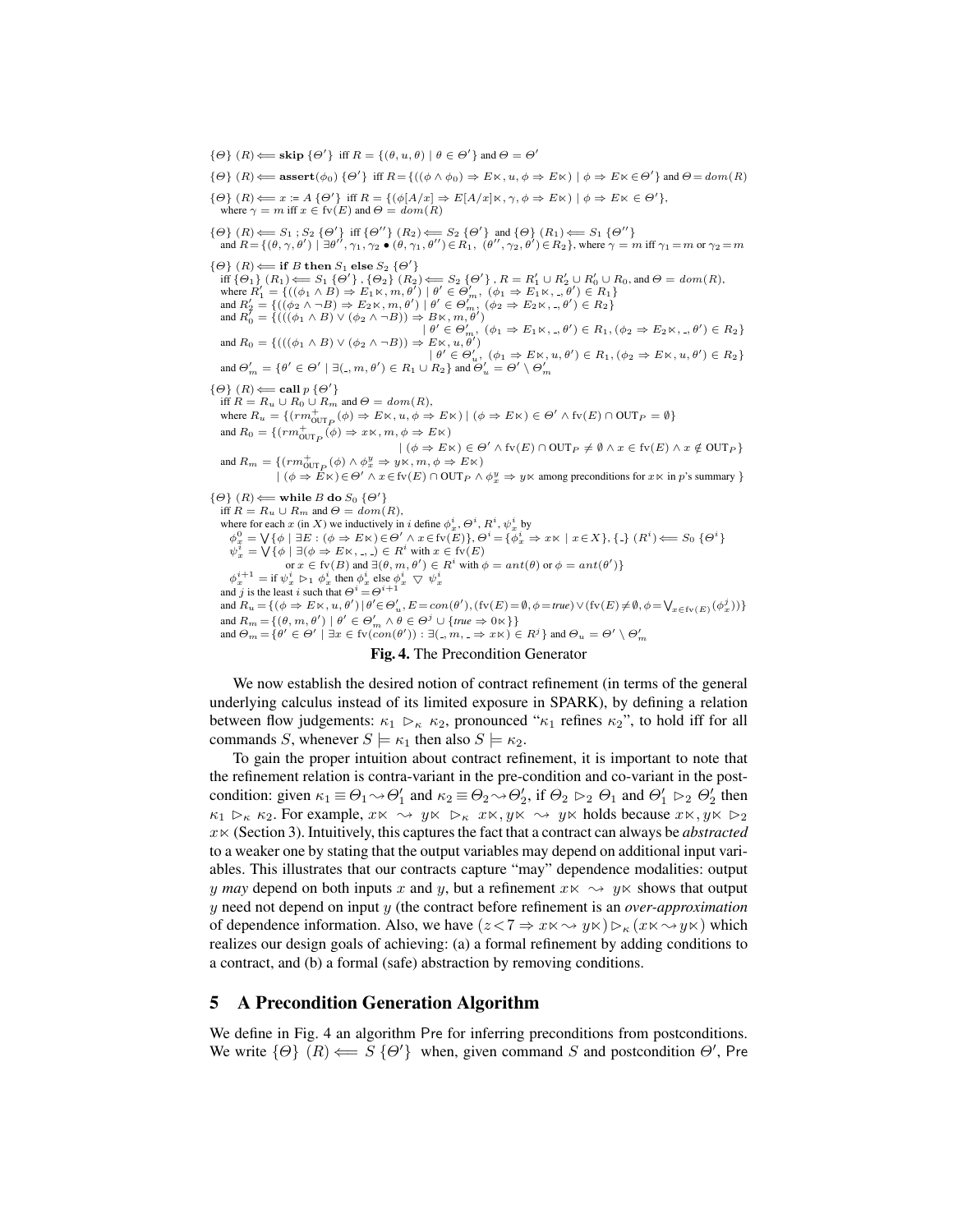returns a precondition  $\Theta$  for S that is designed so as to be sufficient to establish  $\Theta'$  and a relation R that associates each 2-assertion  $\theta \in \Theta'$  with the 2-assertions in  $\Theta$  needed to establish  $\theta$ . R captures dependences between variables before and after the execution of S, and it also supports reasoning about multiple channels of information flow as discussed in Sect. 4.1, *e.g.*, if  $\{y_1y_2 \times_x, y_1y_3 \times_z\}$  S  $\{x \times_x, z \times_z\}$  then R will relate  $y_1$ to x and to z,  $y_2$  to x, and  $y_3$  to z. More precisely, we have  $R \subseteq \Theta \times \{m, u\} \times \Theta'$ where tags  $m, u$  are mnemonics for "modified" and "unmodified"; if  $(\theta, u, \theta') \in R$  then additionally it holds that S modifies no "relevant" variable, where a "relevant" variable is one occurring in the consequent of  $\theta'$ . We use  $\gamma$  to range over  $\{m, u\}$ , and write  $dom(R) = \{\theta \mid \exists (\theta, \_, \_) \in R\}$  and  $ran(R) = \{\theta' \mid \exists (\_, \_, \theta') \in R\}.$ 

**Correctness results:** If  $\{\Theta\}$  ( $\Box$ )  $\Leftarrow$  S  $\{\Theta'\}$  then  $\Theta$  is indeed a precondition (but not necessarily the *weakest* such) that is strong enough to establish  $\Theta'$ , as stated by:

**Theorem 2** (Correctness). Assume  $\{\Theta\}$  ( $\Box$ )  $\Leftarrow$  S  $\{\Theta'\}$ . *Then*  $S \models \Theta \leadsto \Theta'$ . *That is, if*  $s\&s_1 \models \Theta$ , and  $s'$ ,  $s'_1$  are such that  $s \llbracket S \rrbracket$   $s'$  and  $s_1 \llbracket S \rrbracket$   $s'_1$ , then  $s'\&s'_1 \models \Theta'.$ 

Note that Theorem 2 is termination-*in*sensitive; this is not surprising given our choice of a relational semantics (but see [4] for a logic-based approach that is terminationsensitive). Also note that correctness is phrased directly wrt. the underlying semantics, unlike [3, 2] which first establish the semantic soundness of a logic and next provide a sound implementation of that logic. Theorem 2 is proved [6] much as the corresponding result [5] (that handled a language with heap manipulation but without procedure calls and without automatic computation of loop invariants), by establishing some auxiliary properties (e.g., the R component) that have largely determined the design of Pre.

Intraprocedural analysis: We now explain the various clauses of Pre in Fig. 4, where the clause for skip is trivial. For an assignment  $x := A$ , each 2-assertion  $\phi \Rightarrow E \ltimes \text{in}$  $\Theta'$  produces exactly one 2-assertion in  $\Theta$ , given by substituting A for x (as in standard Hoare logic) in  $\phi$  as well as in E; the connection is tagged m when x occurs in E. For example, if S is x := w then R might contain the triplets (q > 4 ⇒ wn, m, q > 4 ⇒  $x \ltimes x$ ) and  $(w > 3 \Rightarrow z \ltimes, u, x > 3 \Rightarrow z \ltimes)$ . The rule for  $S_1$ ;  $S_2$  works backwards, first computing  $S_2$ 's precondition which is then used to compute  $S_1$ 's; the tags express that a consequent is modified iff it has been modified in either  $S_1$  or  $S_2$ . The rule for assert allows us to weaken 2-assertions, by strengthening their antecedents; this is sound since execution will abort from stores not satisfying the new antecedents.

To illustrate and motivate the rule for conditionals, we shall use Fig. 3(a) where, given postcondition  $OUT_0_DAT\ltimes$ , the then branch generates (as the domain of  $R_1$ ) precondition INP<sub>-1</sub>-DAT<sub>K</sub> which by  $R_1'$  contributes the first conditional assertion of the overall precondition. The skip command in the implicit else branch generates (as the domain of  $R_2$ ) precondition OUT O DATK which by  $R'_2$  contributes the second conditional assertion of the overall precondition. We must also capture that two runs, in order to agree on  $OUT_0$  DAT after the conditional, must agree on the value of the test  $B$ ; this is done by  $R'_0$  which generates the precondition (*true*  $\land$  B)  $\lor$  (*true*  $\land \neg B$ )  $\Rightarrow$  B $\ltimes$ ; optimizations (not shown) in our algorithm simplify this to  $B\ltimes$  and then use Fact. 1 to split out the variables in the conjuncts of  $B$  into the two unconditional assertions of the overall precondition. Finally, assume the postcondition contained an assertion  $\phi \Rightarrow E \ltimes$ where E is not modified by either branch: if also  $\phi$  is not modified then  $\phi \Rightarrow E \ltimes$  belongs to both  $R_1$  and  $R_2$ , and hence by  $R_0$  also to the overall precondition; if  $\phi$  is modified by one or both branches,  $R_0$  generates a more complex antecedent for  $E \ltimes$ .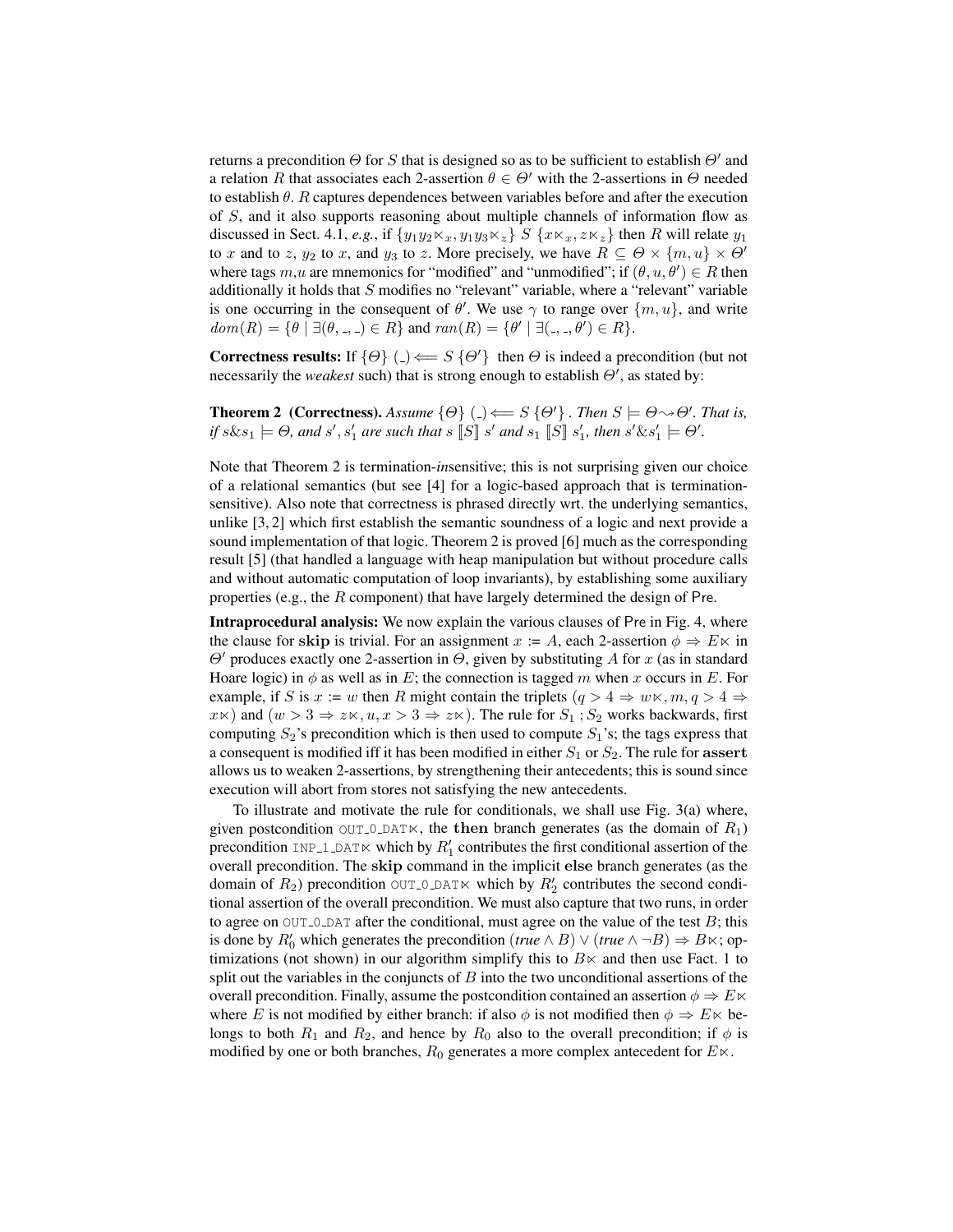Interprocedural analysis: Recall from Sect. 4.2 that for a procedure summary, we allow only variables as consequents, and allow conditional assertions only in the preconditions. At a call site call  $p$ , antecedents in the call's postcondition will carry over to the precondition, *provided* that they do not involve variables in  $OUT<sub>P</sub>$ . Otherwise, since our summaries express variable dependencies but not functional relationships, we cannot state an exact formula for modifying antecedents (unlike what is the case for assignments). Instead, we must conservatively strengthen the preconditions, by weakening their antecedents; this is done by an operator  $rm^+$  such that if  $\phi' = rm_X^+(\phi)$ (where  $X = \text{OUT}_p$ ) then  $\phi$  logically implies  $\phi'$  where  $\phi'$  does not contain any variables from X. A trivial definition of  $rm^+$  is to let it always return *true* (which drops all conditions associated with  $X$ ), but we can often get something more precise; for instance, we can choose  $rm_{\{x\}}^+(x > 7 \land z > 5) = (z > 5)$ .

Equipped with  $rm^+$ , we can now define the analysis of procedure call, as done in Fig. 4 and illustrated in Fig. 3(b). In Fig. 4,  $R_u$  deals with assertions (such as  $x > 5 \land z > 7 \Rightarrow v \times$  in the example) whose consequent has not been modified by the procedure call (its "frame conditions" determined by the OUT declaration). For an assertion whose consequent E has been modified (such as  $x > 7 \land z > 5 \Rightarrow (x + u) \times$ ), we must ensure that the variables of  $E$  agree after the procedure call (when the antecedent holds). For those not in OUT<sub>p</sub> (such as u), this is done by  $R_0$  (which expresses some "semi frame conditions"); for those in OUT<sub>p</sub> (such as x), this is done by  $R_m$ which utilizes the procedure summary (contract) of the called procedure.

Analyzing iteration: For while loops, the idea is to consider assertions of the form  $\phi_x \Rightarrow x \times$  and then repeatedly analyze the loop body so as to iteratively weaken the antecedents until a fixed point is reached. The details are given in Fig. 4 but space does not permit us to explain each line; instead we illustrate the overall behavior below.

| while i < 7 do                   | <i>Iteration</i> 0 1 |       |      | $\overline{2}$                                                                       |                               |  |
|----------------------------------|----------------------|-------|------|--------------------------------------------------------------------------------------|-------------------------------|--|
| if odd(i)                        |                      |       |      | false false false false $\Rightarrow h \ltimes$                                      |                               |  |
| then $r := r + v$ ; $v := v + h$ |                      |       |      | false true true true $\Rightarrow i \times$                                          |                               |  |
| else $v := x$ ;                  |                      | true. | true | true                                                                                 | true $\Rightarrow$ r $\times$ |  |
| $i := i + 1$                     |                      |       |      | <i>false</i> odd( <i>i</i> ) odd( <i>i</i> ) odd( <i>i</i> ) $\Rightarrow v \ltimes$ |                               |  |
| $\{r\,\mathsf{K}\}$              |                      |       |      | <i>false false</i> $\neg odd(i)$ <i>true</i> $\Rightarrow$ $x \ltimes$               |                               |  |

Here we are given  $r \times$  as postcondition; hence the initial value of r's antecedent is *true* whereas all other antecedents are initialized to *false*. The first iteration updates v's antecedent to  $odd(i)$  (we use  $odd(i)$  as a shorthand for i mod  $2 = 1$ ), since v is used to compute  $r$  when  $i$  is odd, and also updates  $i$ 's antecedent to *true*, since (the parity of) i is used to decide whether r is updated or not. The second iteration updates  $x$ 's antecedent to  $\neg odd(i)$ , since in order for two runs to agree on v when i is odd, they must have agreed on  $x$  in the previous iteration when  $i$  was even. The third iteration updates  $x$ 's antecedent to *true*, since in order for two runs to agree on  $x$  when  $i$  is even, then must agree on x always (as x doesn't change). We have now reached a fixed point. It is noteworthy that even though the postcondition mentions  $r \times$ , and r is updated using v which in turn is updated using  $h$ , the generated precondition does not mention  $h$ , since the parity of i was exploited. This shows [5] that even if we should only aim at producing contracts where all assertions are unconditional, precision may still be improved if the analysis engine makes internal use of *conditional* assertions.

In the general case, however, fixed point iteration may not terminate. To ensure termination, we need a "widening operator"  $\bigtriangledown$  on 1-assertions, with the following properties: *(a)* for all  $\phi$  and  $\psi$ ,  $\psi$  logically implies  $\psi \nabla \phi$ , and also  $\phi$  logically implies  $\psi \nabla \phi$ ; *(b)* if for all *i* we have that  $\phi^{i+1}$  is of the form  $\psi \nabla \phi^i$ , then the chain  $\{\phi^i \mid i \geq 0\}$ eventually stabilizes. A trivial widening operator is the one that always returns *true*,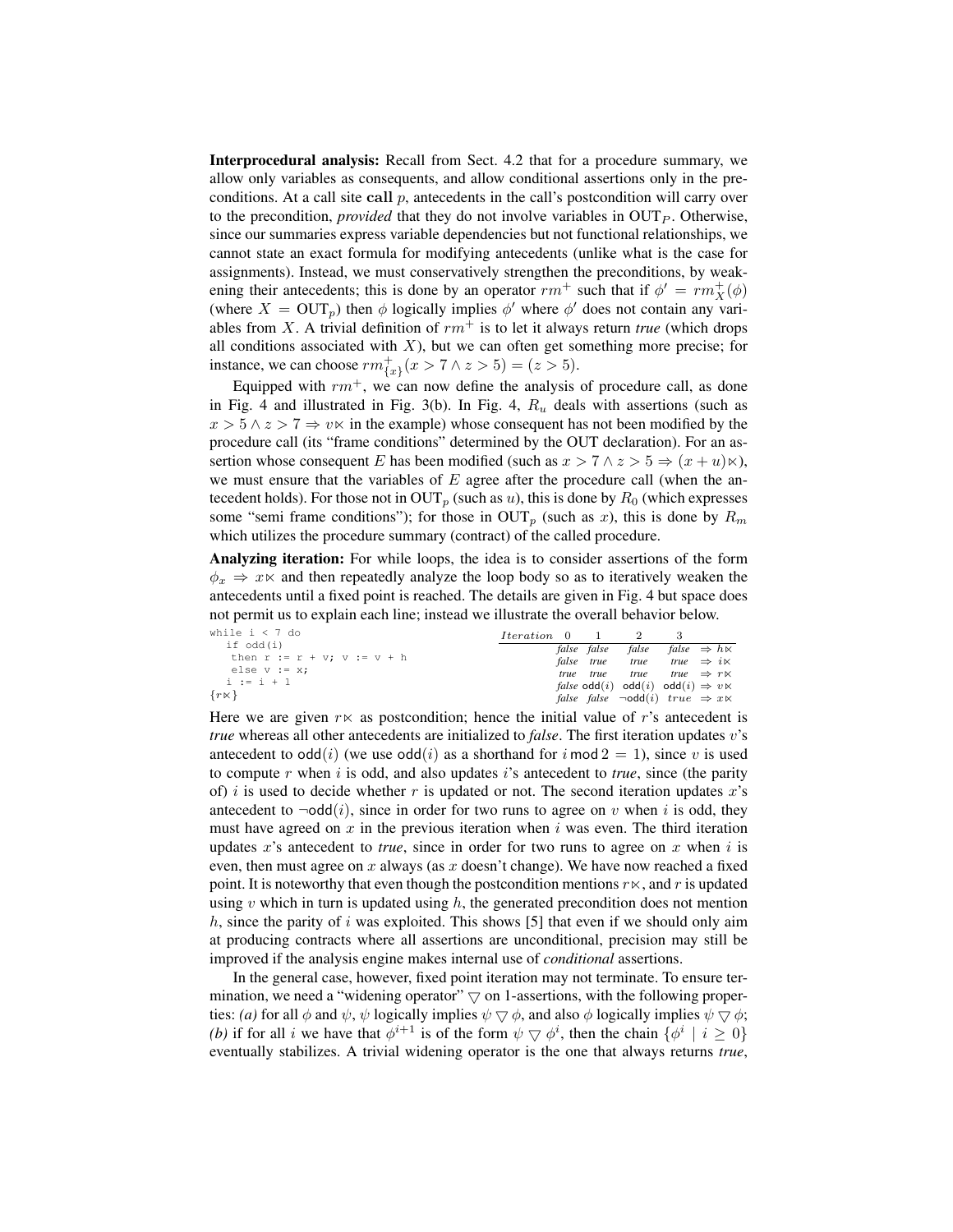| Package.Procedure Name                           |                 |                         | $LoC$ $C$ $L$ $P$ |                         |                         | O SF                    | <b>Flows</b><br>$\overline{2}$ |                         |                 | <b>Cond. Flows</b> | Gens.<br>$\overline{2}$ |  |            | Time (seconds)<br>$\overline{2}$ |  |
|--------------------------------------------------|-----------------|-------------------------|-------------------|-------------------------|-------------------------|-------------------------|--------------------------------|-------------------------|-----------------|--------------------|-------------------------|--|------------|----------------------------------|--|
|                                                  |                 |                         |                   |                         |                         |                         |                                |                         |                 | $\overline{2}$     |                         |  | 1          |                                  |  |
| Autopilot.AP.Altitude.Pitch.Rate.History_Average | 10              | $\mathbf{0}$            | 1                 | 0                       | 1                       | $\overline{2}$          | 5                              | 3                       | $\overline{0}$  | $\mathbf{0}$       | $\mathbf{0}$            |  | $0\,0.047$ | 0.063                            |  |
| Autopilot.AP.Altitude.Pitch.Rate.History_Update  | 8               | $\mathbf{1}$            | $\mathbf{1}$      | $\mathbf{0}$            | $\mathbf{1}$            | $\overline{c}$          | 3                              | 3                       | $\overline{0}$  | $\mathbf{0}$       | $\overline{0}$          |  | 0 0.000    | 0.157                            |  |
| Autopilot.AP.Altitude.Pitch.Rate.Calc_Pitchrate  | 13              | $\overline{c}$          | $\overline{0}$    | $\overline{c}$          | $\overline{c}$          | $\overline{7}$          | 17                             | 8                       | $\overline{0}$  | $\overline{0}$     | 15                      |  | 15 0.000   | 0.015                            |  |
| Autopilot.AP.Altitude.Pitch.Target_ROC           | 9               | $\overline{c}$          | $\boldsymbol{0}$  | $\overline{0}$          | $\mathbf{1}$            | $\overline{c}$          | $\overline{7}$                 | 3                       | 6               | $\overline{2}$     | $\overline{0}$          |  | $0\,0.000$ | 0.000                            |  |
| Autopilot.AP.Altitude.Pitch.Target_Rate          | 17              | $\overline{4}$          | $\overline{0}$    | 1                       | 1                       | $\overline{\mathbf{3}}$ | 53                             | $\overline{4}$          | 42              | $\overline{0}$     | 142                     |  | 46 0.015   | 0.015                            |  |
| Autopilot.AP.Altitude.Pitch.Calc_Elevator_Move   | $\overline{7}$  | $\overline{0}$          | $\overline{0}$    | $\mathbf{1}$            | $\mathbf{1}$            | 3                       | $\overline{4}$                 | $\overline{4}$          | $\overline{0}$  | $\overline{0}$     | $\mathbf{0}$            |  | 0 0.000    | 0.000                            |  |
| Autopilot.AP.Altitude.Pitch.Pitch_AP             | $\overline{7}$  | $\mathbf{0}$            | $\overline{0}$    | $\overline{4}$          | $\overline{c}$          | 11                      | 54                             | 11                      | 42              | $\overline{0}$     | $\mathbf{0}$            |  | $0\,0.015$ | 0.000                            |  |
| Autopilot.AP.Altitude.Maintain                   | 9               | $\frac{2}{3}$           | $\boldsymbol{0}$  | $\mathbf{1}$            | $\overline{4}$          | 19                      | 36                             | 23                      | 23              | 19                 | $\overline{0}$          |  | 0 0.000    | 0.015                            |  |
| Autopilot.AP.Heading.Roll.Target_ROR             | 15              |                         | $\overline{0}$    | 1                       | $\mathbf{1}$            | $\overline{2}$          | $\overline{4}$                 | $\overline{\mathbf{3}}$ | $\overline{0}$  | $\theta$           | 26                      |  | 26 0.000   | 0.000                            |  |
| Autopilot.AP.Heading.Roll.Target_Rate            | 11              | $\overline{c}$          | $\overline{0}$    | $\mathbf{1}$            | $\mathbf{1}$            | 3                       | 9                              | $\overline{4}$          | $\overline{0}$  | $\mathbf{0}$       | 14                      |  | 14 0.000   | 0.000                            |  |
| Autopilot.AP.Heading.Roll.Calc_Aileron_Move      | $\overline{7}$  | $\overline{0}$          | $\overline{0}$    | $\overline{1}$          | $\mathbf{1}$            | 3                       | $\overline{4}$                 | $\overline{4}$          | $\theta$        | $\mathbf{0}$       | $\Omega$                |  | 0 0.000    | 0.000                            |  |
| Autopilot.AP.Heading.Roll.Roll_AP                | $\overline{7}$  | $\overline{0}$          | $\boldsymbol{0}$  | $\overline{4}$          | $\overline{\mathbf{c}}$ | 7                       | 9                              | $\overline{7}$          | $\theta$        | $\overline{0}$     | $\Omega$                |  | $0\,0.000$ | 0.000                            |  |
| Autopilot.AP.Control                             | 19              | $\mathbf{1}$            | $\overline{0}$    | 13                      | 8                       | 46                      | 58                             | 54                      | $\theta$        | $\overline{0}$     | 63                      |  | 51 0.016   | 0.032                            |  |
| Autopilot.AP.Heading.Yaw.Calc_Rudder_Move        | $\overline{7}$  | $\overline{0}$          | $\overline{0}$    | $\mathbf{1}$            | $\mathbf{1}$            | $\overline{c}$          | $\overline{4}$                 | 3                       | $\overline{0}$  | $\overline{0}$     | $\overline{0}$          |  | 0 0.000    | 0.000                            |  |
| Autopilot.AP.Heading.Yaw.Yaw_AP                  | 5               | $\overline{0}$          | $\overline{0}$    | $\overline{\mathbf{3}}$ | $\overline{c}$          | 5                       | 5                              | 5                       | $\overline{0}$  | $\overline{0}$     | $\Omega$                |  | $0\,0.000$ | 0.000                            |  |
| Autopilot.Scale.Inverse                          | $\overline{4}$  | $\overline{0}$          | $\boldsymbol{0}$  | $\overline{0}$          | $\mathbf{1}$            | $\mathbf{1}$            | $\mathbf{1}$                   | $\mathbf{1}$            | $\overline{0}$  | $\mathbf{0}$       | $\overline{0}$          |  | $0\,0.000$ | 0.016                            |  |
| Autopilot.Scale.Scale_Movement                   | 22              | $\overline{4}$          | $\overline{0}$    | $\overline{2}$          | $\overline{1}$          | $\overline{4}$          | 47                             | 10                      | 46              | 9                  | $\overline{0}$          |  | $0\,0.016$ | 0.000                            |  |
| Autopilot.Scale.Heading_Offset                   | $\overline{7}$  | $\mathbf{1}$            | $\overline{0}$    | $\overline{0}$          | $\mathbf{1}$            | $\mathbf{1}$            | 3                              | $\mathbf{1}$            | $\overline{2}$  | $\overline{0}$     | $\Omega$                |  | 0 0.000    | 0.000                            |  |
| Autopilot.Heading.Maintain                       | 6               | 1                       | $\overline{0}$    | $\overline{c}$          | $\overline{4}$          | 15                      | 28                             | 20                      | 16              | 16                 | $\overline{0}$          |  | $0\,0.000$ | 0.000                            |  |
| Autopilot.Main                                   | 5               | $\overline{0}$          | $\mathbf{1}$      | $\mathbf{1}$            | 8                       | 47                      | 176                            | 54                      | $\overline{0}$  | $\overline{0}$     | $\overline{0}$          |  | 0 0.031    | 0.031                            |  |
| Minepump.Logbuffer.ProtectedWrite                | $\overline{8}$  | $\overline{1}$          | $\overline{0}$    | $\overline{0}$          | $\overline{5}$          | 9                       | 9                              | 9                       | $\overline{4}$  | $\overline{4}$     | $\overline{0}$          |  | $0\,0.031$ | 0.047                            |  |
| Minepump.Logbuffer.ProtectedRead                 | 6               | $\overline{0}$          | $\overline{0}$    | $\overline{0}$          | 5                       | 6                       | $\overline{7}$                 | $\overline{7}$          | $\overline{0}$  | $\overline{0}$     | $\overline{0}$          |  | 0 0.000    | 0.000                            |  |
| Minepump.Logbuffer.Write                         | $\overline{c}$  | $\overline{0}$          | $\overline{0}$    | $\mathbf{1}$            | 5                       | 9                       | 11                             | 9                       | 3               | 1                  | $\theta$                |  | 0 0.000    | 0.000                            |  |
| Mailbox.MACHINE_STEP                             | $\overline{17}$ | $\overline{2}$          | $\overline{0}$    | $\overline{0}$          | $\overline{6}$          | 16                      | 18                             | 18                      | $\overline{12}$ | 12                 | $\overline{0}$          |  | 0 0.047    | 0.062                            |  |
| Mailbox.Main                                     | 6               | $\boldsymbol{0}$        | $\mathbf{1}$      | $\mathbf{1}$            | 6                       | 16                      | 54                             | 22                      | $\Omega$        | $\overline{0}$     | $\overline{c}$          |  | 2 0.031    | 0.016                            |  |
| BoilerWater-Monitor.FaultIntegrator.Test         | $\overline{11}$ | 3                       | $\overline{0}$    | $\overline{0}$          | $\overline{4}$          | 11                      | 46                             | $\overline{22}$         | 42              | 18                 | $\overline{0}$          |  | $0\,0.047$ | 0.047                            |  |
| BoilerWater-Monitor.FaultIntegrator.ControlHigh  | 8               | $\mathbf{1}$            | $\overline{0}$    | $\overline{c}$          | $\overline{c}$          | $\overline{4}$          | 6                              | 5                       | $\overline{0}$  | $\overline{0}$     | $\overline{c}$          |  | 2 0.000    | 0.000                            |  |
| BoilerWater-Monitor.FaultIntegrator.ControlLow   | 8               | $\mathbf{1}$            | $\boldsymbol{0}$  | $\overline{2}$          | $\overline{2}$          | $\overline{4}$          | 6                              | 5                       | $\overline{0}$  | $\mathbf{0}$       | $\overline{2}$          |  | 2 0.000    | 0.000                            |  |
| BoilerWater-Monitor.FaultIntegrator.Main         | $\overline{11}$ | $\overline{0}$          | 1                 | 6                       | $\overline{2}$          | $\overline{c}$          | 14                             | $\overline{4}$          | $\Omega$        | $\overline{0}$     | $\theta$                |  | 0 0.016    | 0.016                            |  |
| Lift-Controller.Next_Floor                       | 9               | $\overline{2}$          | $\overline{0}$    | $\overline{0}$          | $\overline{1}$          | $\overline{2}$          | $\overline{7}$                 | $\overline{4}$          | 6               | 3                  | $\overline{0}$          |  | 0 0.047    | 0.047                            |  |
| Lift-Controller.Poll                             | 22              | $\overline{c}$          | $\mathbf{1}$      | 3                       | $\overline{c}$          | 9                       | 77                             | 12                      | 43              | $\overline{0}$     | $\theta$                |  | 0 0.031    | 0.031                            |  |
| Lift-Controller.Traverse                         | 18              | $\overline{0}$          | $\mathbf{1}$      | 11                      | 3                       | 10                      | 210                            | 13                      | 66              | $\mathbf{0}$       | $\overline{0}$          |  | 0 0.281    | 0.063                            |  |
| Missile_Guidance.Clock_Read                      | $\overline{12}$ | $\overline{2}$          | $\overline{0}$    | $\overline{0}$          | $\overline{3}$          | $\overline{5}$          | 13                             | 11                      | 10              | 8                  | $\theta$                |  | 0.047      | 0.047                            |  |
| Missile_Guidance.Clock_Utils_Delta_Time          | $\overline{7}$  | $\mathbf{1}$            | $\boldsymbol{0}$  | $\mathbf{0}$            | $\mathbf{1}$            | $\overline{c}$          | $\overline{4}$                 | $\overline{2}$          | $\overline{2}$  | $\overline{0}$     | $\overline{0}$          |  | $0\,0.000$ | 0.000                            |  |
| Missile_Guidance.Extrapolate_Speed               | 13              | $\overline{c}$          | $\overline{0}$    | $\overline{2}$          | $\overline{2}$          | 7                       | 14                             | 10                      | 6               | 4                  | 36                      |  | 16 0.000   | 0.000                            |  |
| Missile_Guidance.Code_To_State                   | 12              | 3                       | $\boldsymbol{0}$  | $\overline{0}$          | $\mathbf{1}$            | 7                       | 15                             | 9                       | 14              | 8                  | $\overline{0}$          |  | 0 0.000    | 0.000                            |  |
| Missile_Guidance.Transition                      | 20              | $\overline{4}$          | $\boldsymbol{0}$  | $\overline{c}$          | $\overline{1}$          | 9                       | 3527                           | 63                      | 3524            | 62                 | $\overline{4}$          |  | 4 0.156    | 0.125                            |  |
| Missile_GuidanceRelative_Drag_At_Altitude        | 8               | $\overline{\mathbf{c}}$ | $\boldsymbol{0}$  | $\overline{0}$          | $\mathbf{1}$            | $\mathbf{1}$            | 7                              | 3                       | 6               | $\overline{c}$     | $\overline{0}$          |  | $0\,0.000$ | 0.000                            |  |
| Missile_Guidance.Drag_cfg.Calc_Drag              | 21              | $\overline{4}$          | $\overline{0}$    | $\mathbf{1}$            | 1                       | $\overline{\mathbf{3}}$ | 37                             | $\overline{\mathbf{3}}$ | 34              | $\overline{0}$     | $\theta$                |  | $0\,0.000$ | 0.000                            |  |
| Missile_Guidance.If_Airspeed_Get_Speed           | 6               | $\mathbf{1}$            | $\boldsymbol{0}$  | $\overline{0}$          | $\overline{c}$          | 3                       | $\overline{4}$                 | $\overline{4}$          | $\overline{2}$  | $\overline{2}$     | $\overline{0}$          |  | 0 0.000    | 0.000                            |  |
| Missile_Guidance.Nav.Handle_Airspeed             | 18              | 4                       | $\overline{0}$    | 4                       | 3                       | 13                      | 117                            | 28                      | 110             | 25                 | 18                      |  | 18 0.000   | 0.000                            |  |
| Missile_Guidance.Nav.Estimate_Height             | 21              | 5                       | $\overline{0}$    | $\overline{2}$          | $\overline{2}$          | 11                      | 60                             | 18                      | 57              | 16                 | $\overline{4}$          |  | 4 0.000    | 0.000                            |  |

Table 1. Experiment Data (excerpts)

in effect converting conditional agreement assertions into unconditional. A less trivial option will utilize a number of assertions, say  $\psi_1 \dots \psi_k$ , and allow  $\psi \nabla \phi = \psi_j$  if  $\psi_j$  is logically implied by  $\psi$  as well as by  $\phi$ ; such assertions may be given by the user if he has a hint that a suitable invariant may have one of  $\psi_1 \dots \psi_k$  as antecedent.

# 6 Evaluation

The algorithm of Section 5 provides a foundation for both *checking* (conditional and unconditional) derives contracts supplied by a developer, and for automatically *inferring* contracts from implementations (for checking contracts supplied by a developer, the algorithm infers a pre-condition  $\Theta$  from the supplied postcondition and then checks that the supplied precondition entails  $\Theta$ ). There is much merit in a methodology that encourages writing of the contract *before* writing/checking the implementation. However, one of our strategies for injecting our techniques into industrial development groups is to pitch the tools as being able to discover more precise conditional specifications to supplement conventional SPARK derives contracts already in the code; thus we focus the experimental studies of this section on the more challenging problem of automatically inferring contracts. For each procedure, the input to the algorithm is a post-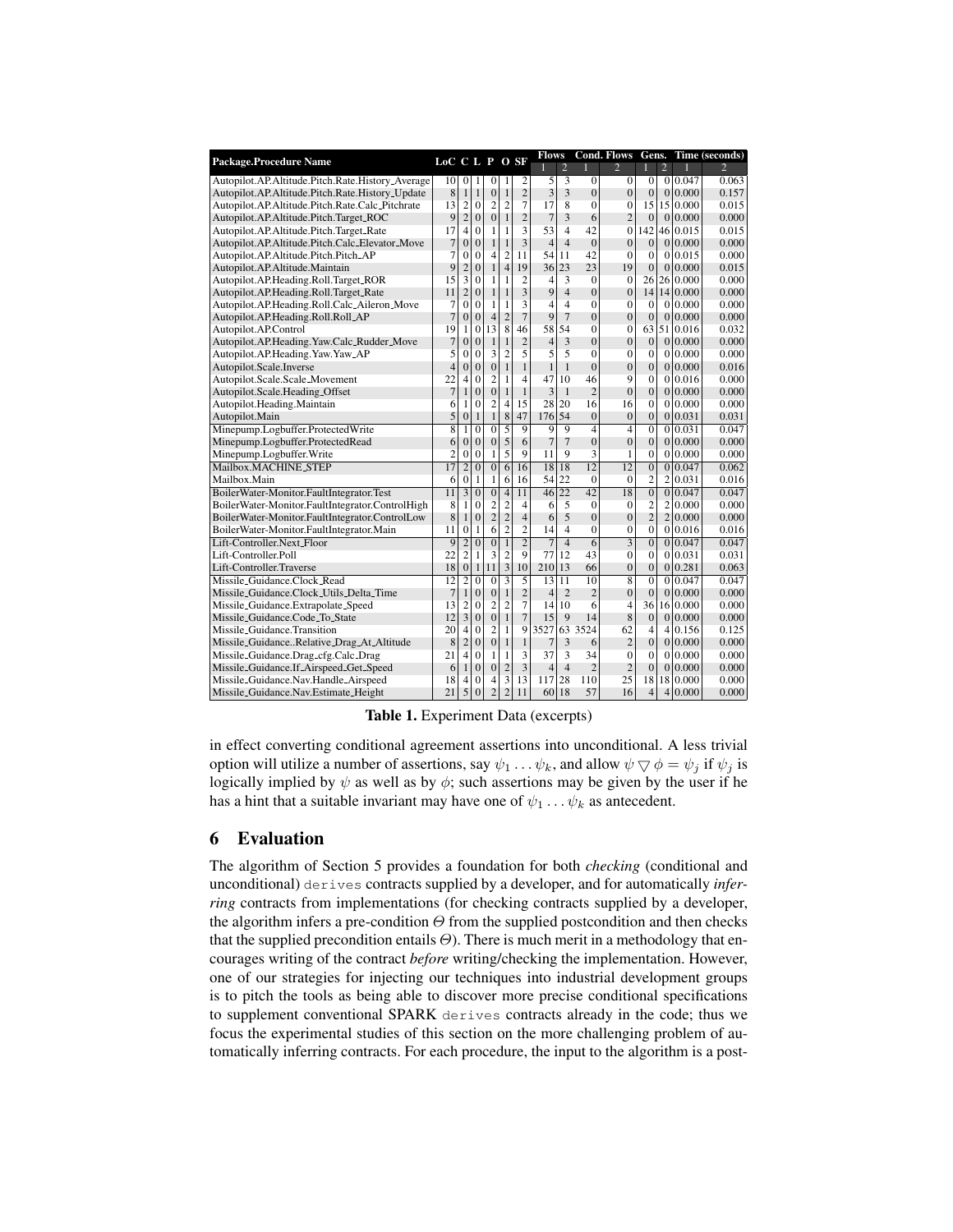condition  $x_o^1 \ltimes_1, \ldots, x_o^k \ltimes_k$  for each  $x_o^j \in$  OUT. Since SPARK disallows recursion, we simply move in a bottom-up fashion through the call-graph – guaranteeing that a contract exists for each called procedure. When deployed in actual development, one would probably allow developers to tweak the generated contracts (e.g., by removing unnecessary conditions for establishing end-to-end policies) before proceeding with contract inference for methods in the next level of the call hierarchy. However, in our experiments, we used autogenerated contracts for called methods without modification. All experiments were run under JDK 1.6 on a 2.2 GHz Intel Core2 Duo.

Code bases: Embedded security devices are the initial target domain for our work, and the security-critical sections to be certified from these code bases are often relatively small, *e.g.*, roughly 1000 LOC for the Rockwell Collins high assurance guard mentioned earlier and 3000 LOC for the (undisclosed) device recently certified by Naval Research Labs researchers [17]. For our evaluation, we consider a collection of six small to moderate size applications from the SPARK distribution in addition to an expanded version of the mailbox example of Section 2. Of these, the *Autopilot* and *Missile Control* applications are the most realistic. There are well over 250 procedures in the code bases, but due to space constraints, in Table 1 we list metrics for only the most complex procedures from each application (see [6] for complete data and [31] for the source code of all the examples). Columns LOC, C, L, and P report the number of non-comment lines of code, conditional expressions, loops, and procedure calls in each method. Our tool can run in two modes. The first mode (identified as version 1 in Table 1) implements the rules of Figure 4 directly, with just one small optimization: a collection of boolean simplifications are introduced, e.g., simplifying assertions of the form *true*  $\land \phi \Rightarrow E \ltimes$  to  $\phi \Rightarrow E \ltimes$ . The second mode (version 2 in Table 1) enables a collection of simplifications aimed at compacting and eliminating redundant flows from the generated set of assertions. The first simplification performed is elimination of assertions with *false* in the antecedent (these are trivially true), and elimination of duplicate assertions. Finally, it adds elimination of simple entailed assertions, e.g., it eliminates  $\phi \Rightarrow E \times$  when *true*⇒ $E \times$  also appears in the assertion set.

Typical refinement power of the algorithm: Column O gives the number of OUT variables of a procedure (this is equal to the number of derives clauses in the original SPARK contract), and Column SF gives the number of *flows* (total number of IN/OUT pairs) appearing in the original contract. Column Flows gives the number of flows generated by different versions of our algorithm. This number increases over SF as SPARK flows are refined into conditional flows (often creating two or more conditioned flows for a particular IN/OUT variable pair). The data shows that the compacting optimizations often substantially reduce the number of flows; the practical impact of this is to substantially increase the readability/tractability of the contracts. Column Cond. Flows indicates the number of flows from Flows that are conditional. We expect to see the refining power of our approach in procedures with conditionals (column  $\bf{C}$ ) primarily, but we also see increases in precision that is due to conditional contracts of called procedures (column P). In a few cases we see a blow-up in the number of conditional flows. The worse case is MissileGuidance.Transition, which contains a case statement with each branch containing nested conditionals and procedure calls with conditional contracts – leading to an exponential explosion in path conditions. Only a few variables in these conditions lie in what we consider to be the "control logic" of the system. The tractability of this example would improve significantly with the methodology suggested earlier in which developers declare explicitly the guarding variables (such as the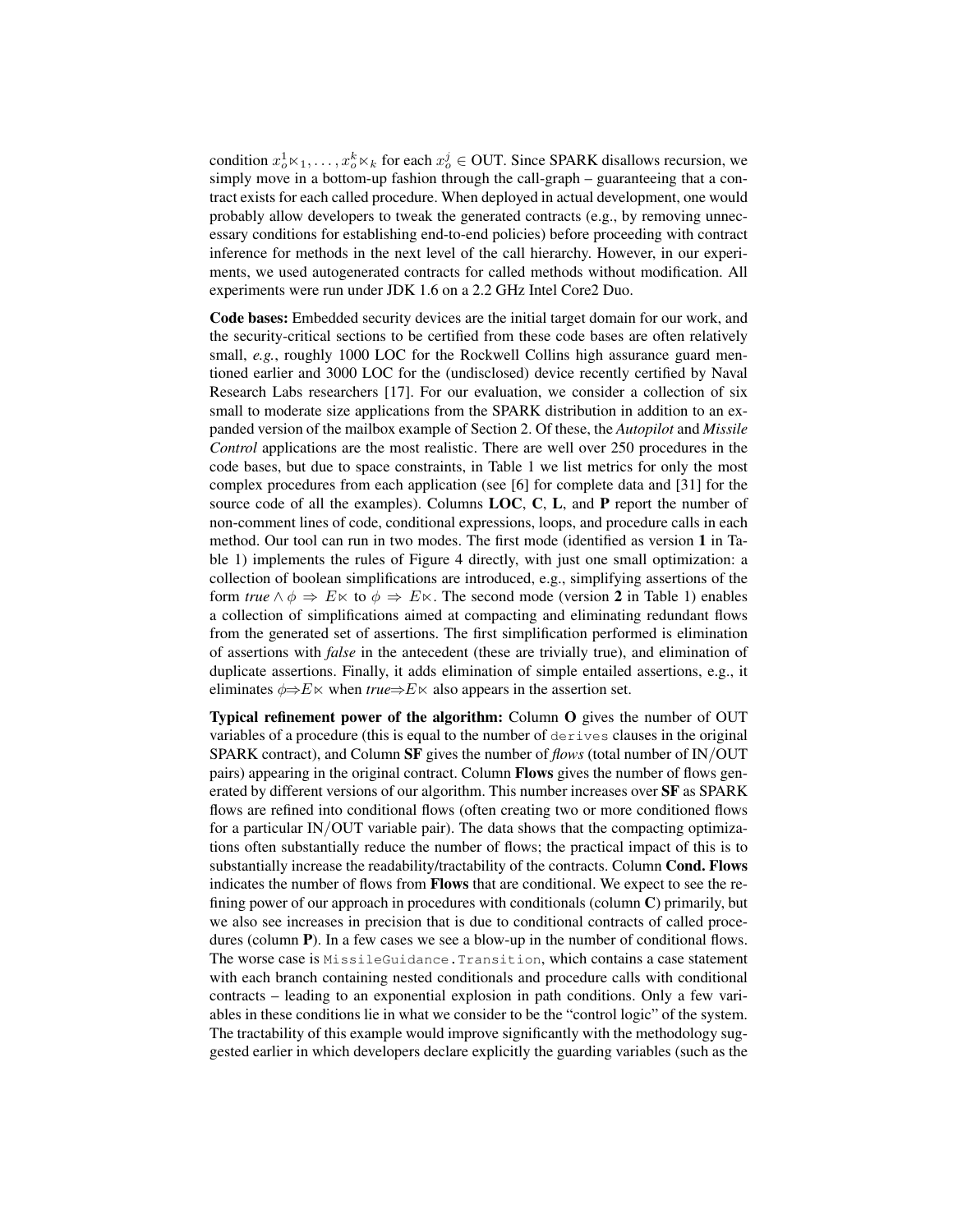$xx$ <sub>RDY</sub> variables of Fig. 1) and the algorithm then omits tracking of conditional flows not associated with declared guard variables. Overall, a manual inspection of each inferred contract showed that the algorithm usually produces conditions that an expert would expect. Importantly, we have verified by manual inspection that the algorithm *never* produces a contract that is *less precise* than the original SPARK contract (it is always a formal refinement of the original).

Efficiency of inference algorithm: As can be see in the Time columns, the algorithm is quite fast for all the examples, usually taking a little longer in version 2 (all optimizations on). However, for some examples, version 2 is actually faster; these are the cases of procedures with calls to other procedures. Due to the optimizations, the callees now have simpler contracts, simplifying the processing of the caller procedures.

Sources of loss of precision: We would like to determine situations where our treatment of loops or procedure calls leads to abstraction steps that discard conditional information. While this is difficult to determine for loops (one would have to compare to the most precise loop invariant – which would need to be written by hand), Column Gens. indicates the number of conditions dropped across processing of procedure calls. The data shows, and our experience confirms, that the loss of precision is not drastic (in some cases, one wants conditions to be discarded), but more experience is needed to determine the practical impact on verification of end-to-end properties.

Threats to validity of experiments: While the applications we consider are representative of small embedded controller systems, only the mailbox example is an information assurance application. While these initial results are encouraging, we are still in the process of negotiating access to the source code of actual products being developed at Rockwell Collins; that will allow us to answer the important question: does our approach provide the precision needed to better verify local and end-to-end MILS policies, without generating large contracts that become unwieldy for developers and certifiers?

### 7 Related Work

The theoretical framework for the SPARK information flow framework is provided by Bergeretti and Carré [11] who presents a compositional method for inferring and checking dependences [13] among variables. That approach is flow-sensitive, whereas most security type systems [30, 7] are flow-*in*sensitive as they rely on assigning a security level ("high" or "low") to each variable. Chapman and Hilton [12] describe how SPARK information flow contracts could be extended with lattices of security levels and how the SPARK Examiner could be enhanced to check conformance of flows to particular security levels. Those ideas could be applied directly to provide security levels of flows in our framework. Rossebo *et al.*[24] show how the existing SPARK framework can be applied to verify various *unconditional* properties of a MILS Message Router. Apart from Spark Ada, there exists several tools for analyzing information flow properties, notably Jif (Java + information flow) which is based on [21]), and Flow Caml [26].

The seminal work on agreement assertions is [3], whose logic is flow-sensitive, and comes with an algorithm for computing (weakest) preconditions, but the approach does not integrate with programmer assertions. To address that, and to analyze heapmanipulating languages, the logic of [2] employs *three* kinds of primitive assertions: agreement, programmer, and region (for a simple alias analysis). But, since those can be combined only through conjunction, programmer assertions are not smoothly integrated, and it is not possible to capture *conditional* information flows. That was what motivated Amtoft & Banerjee [5] to introduce conditional agreement assertions, for a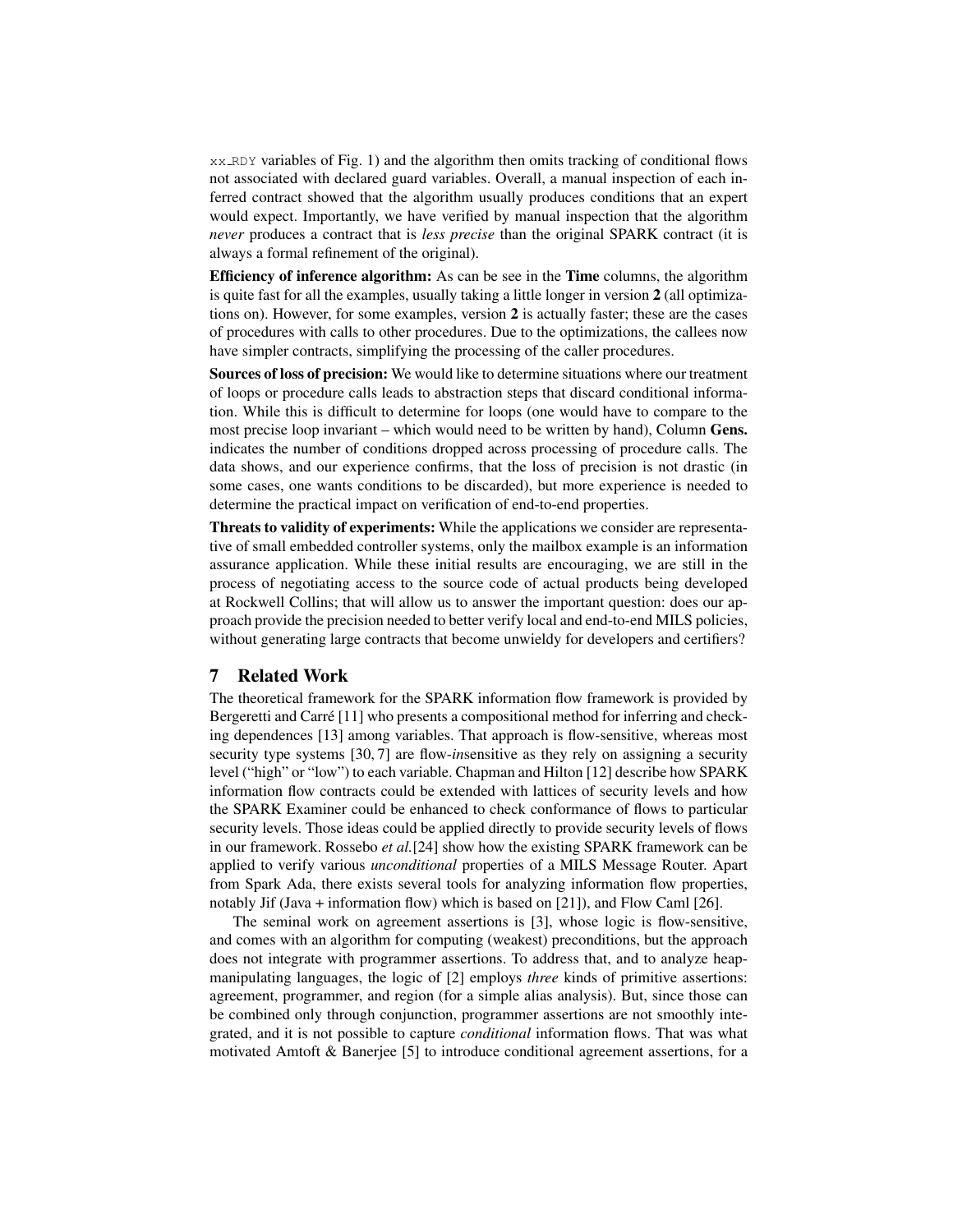heap-manipulating language. This paper integrates that approach into the SPARK setting for practical industrial development, adds interprocedural contract-based composition checking, adds an algorithm for computing loop invariants (rather than assuming they are provided by the user), and provides an implementation as well as reports on experiments.

A recently popular approach to information flow analysis is *self-composition*, first proposed by Barthe et al. [10] and later extended by, e.g., Terauchi and Aiken [28] and (for heap-manipulating programs) Naumann [22]. Self-composition works as follows: for a given program  $S$ , a copy  $S'$  is created with all variables renamed (primed); with the observable variables say  $x, y$ , then non-interference holds provided the sequential composition S; S' when given precondition  $x = x' \wedge y = y'$  also ensures postcondition  $x = x' \wedge y = y'$ . This is a property that can be checked using existing verifiers like BLAST [18], Spec# [9], or ESC/Java2 [14]. Darvas et al. [1] use the KeY tool for interactive verification of non-interference; information flow is modeled by a dynamic logic formula, rather than by assertions as in self-composition.

When it comes to *conditional* information flow, the most noteworthy existing tool is the slicer by Snelting et al [27] which generates *path conditions* in program dependence graphs for reasoning about end-to-end flows between specified program points/ variables. In contrast, we provide a contract-based approach for *compositional* reasoning about conditions on flows with an underlying logic representation that can provide external evidence for conformance to conditional flow properties. We have recently received the implementation of the approach in [27], and we are currently investigating the deeper technical connections between the two approaches.

Finally, we have already noted how our work has been inspired by and aims to complement previous ground-breaking efforts in certification of MILS infrastructure [16, 17]. While the direct theorem-proving approach followed in these efforts enables proofs of very strong properties beyond what our framework can currently handle, our aim is to dramatically reduce the labor required, and the potential for error, by integrating automated techniques directly on code, models, and developer workflows to allow many information flow verification obligations to be discharged earlier in the life cycle.

### 8 Conclusion

We have presented what we believe to be an effective and developer-friendly framework for specification and automatic checking of conditional information flow properties, which are central to verification and certification of information applications built according to the MILS architecture. The directions that we are pursuing are inspired directly by challenge problems presented to us by industry teams using SPARK for MILS component development. The initial prototyping and evaluation of our framework has produced promising results, and we are pressing ahead with evaluating our techniques against actual product codebases developed at Rockwell Colins. A crucial concern in this effort will be to develop design and implementation methodologies for (a) exposing and checking conditional information flows and (b) specifying and checking security levels of data along conditional flows. We believe that our framework will nicely integrate with work on conditional declassification/degrading.

While our framework already supports many of the language features of SPARK and the extension to almost all other features (*e.g.*, records) is straightforward, the primary remaining challenge is the effective treatment of arrays, which are often used in SPARK to implement complex data structures. Rockwell Collins developers are facing significant frustrations because SPARK treats arrays as atomic entities, *i.e.*, it does not